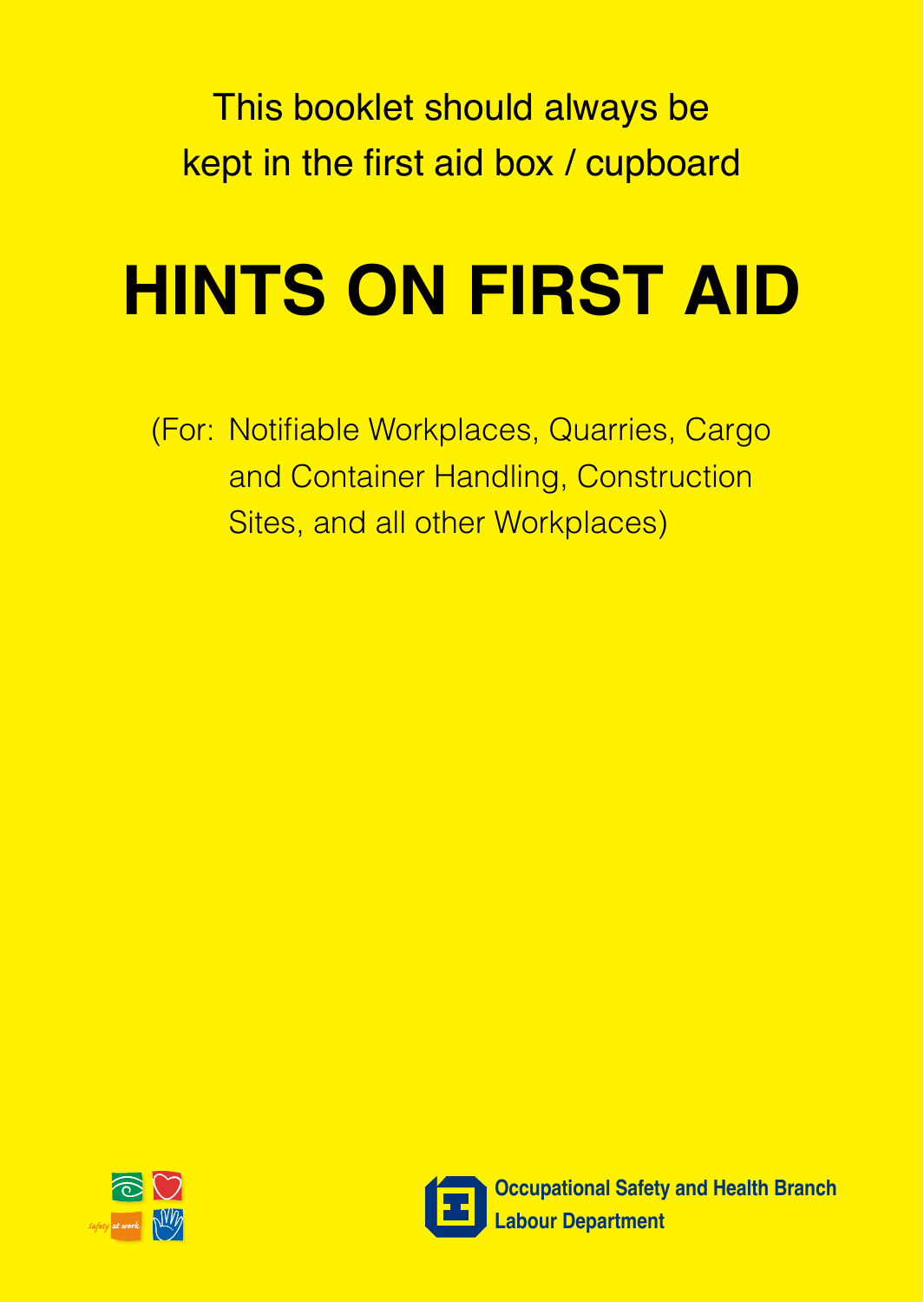Location of first aid box / cupboard

Name of designated person in charge of the box / cupboard

Note: Each first aid box / cupboard must be large enough to hold all the contents, which should meet the requirements stipulated in the relevant regulations and be maintained in good condition. Please refer to the appropriate Appendix.

This booklet is issued free of charge and can be obtained from offices of the Occupational Safety and Health Branch, Labour Department. It can also be downloaded from www.labour.gov.hk.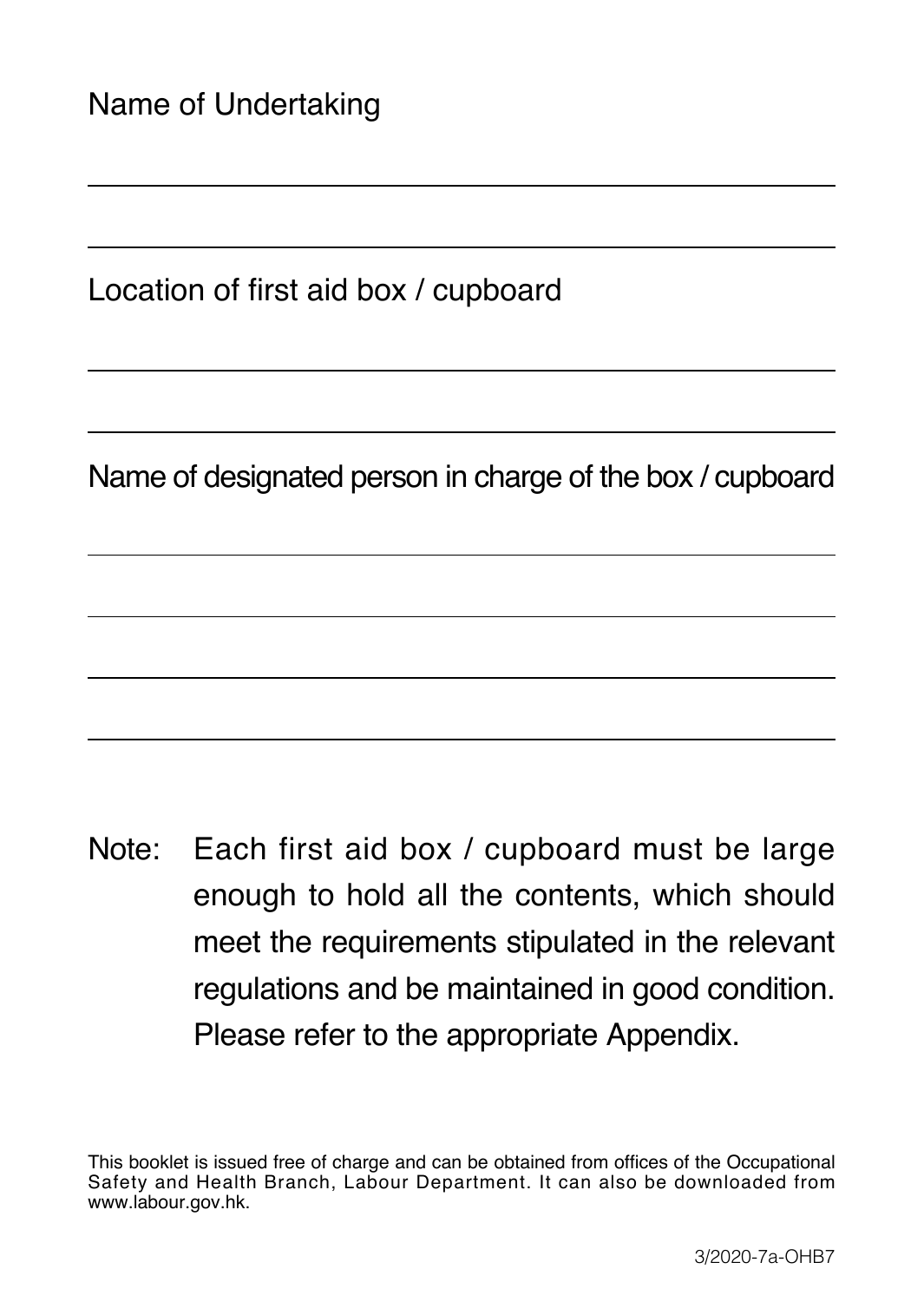急救箱或急救櫃位置

## 急救箱或急救柜指定负责人之姓名

# 注意: 每一个急救箱或急救柜须有足够的容积, 并且 所有物品需要符合相关规例之准则及要经常保 持良好状态。请参阅有关之附录表。

本小册子可以在劳工处职业安全及健康部办事处免费索取<sup>,</sup>亦可于劳工处网站 **www.labour.gov.hk 下載。**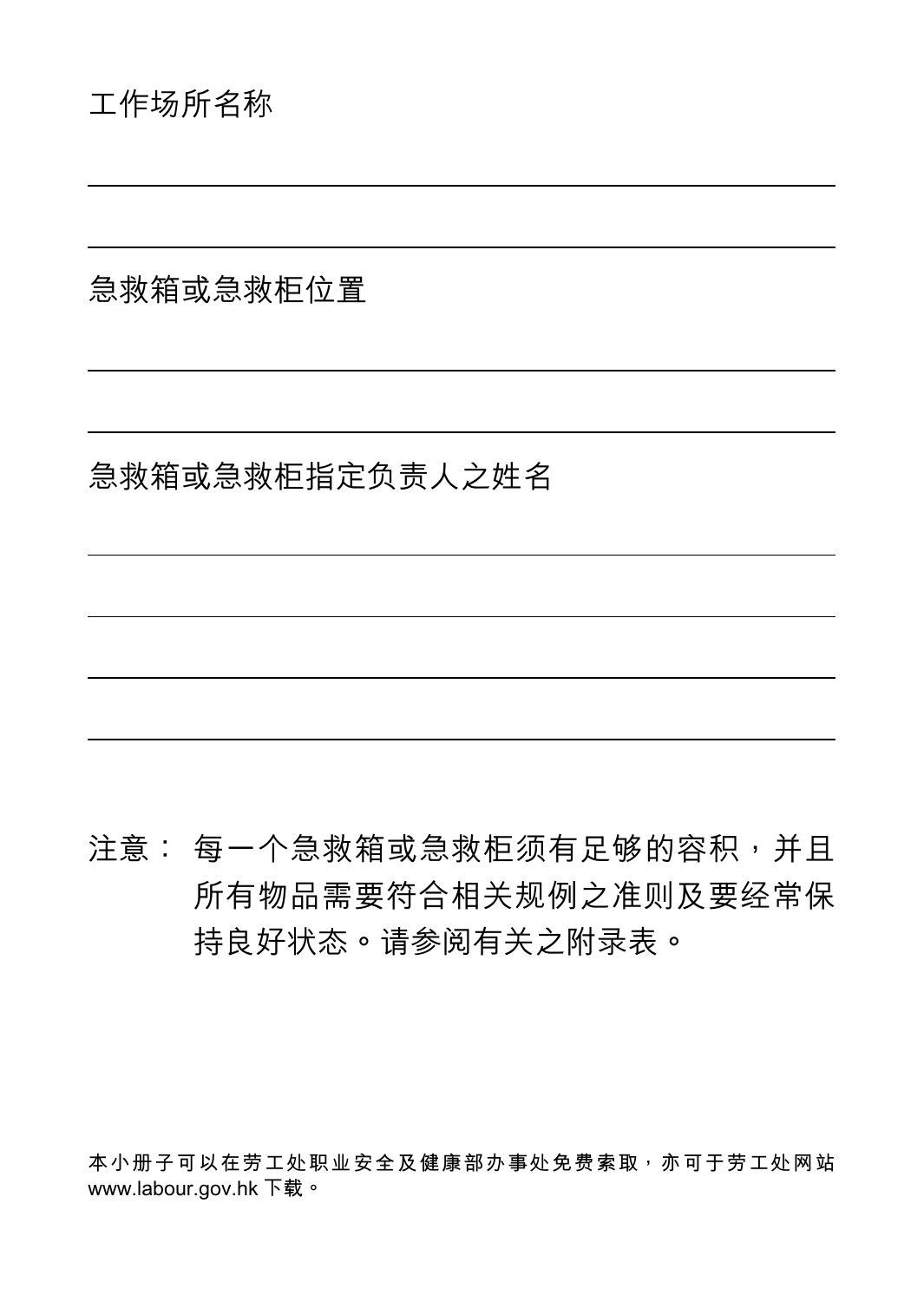# **急 救 指 南**

**(適用於: 應呈報工場,石礦場,貨物搬運及貨櫃處** 理作业,建筑地盘,及所有其他工作场所)

## **查詢**

如你对本小册子有任何疑问或想查询职业安全及健康事 **宜,可與勞工處職業安全及健康部聯絡:**

- **電話:2852 4041 或 2559 2297 ( 非辦公時間設有自動錄音服務 ) 傳真:2581 2049**
- **電郵:enquiry@labour.gov.hk**

**你也可在勞工處網頁 www.labour.gov.hk 閱覽本處各項 服務及主要勞工法例的資料。**

**如查詢職業安全健康局提供的服務詳情,請致電 2739 9000 或瀏覽網址 www.oshc.org.hk。**

## **投訴**

如有任何关于工作地点的不安全作业模 式或环境状况的投诉,请致电劳工**处**职 **安健投訴熱線 2542 2172 或在勞工處網 頁填寫並遞交網上職安健投訴表格。所 有投诉均会绝对保密。** 

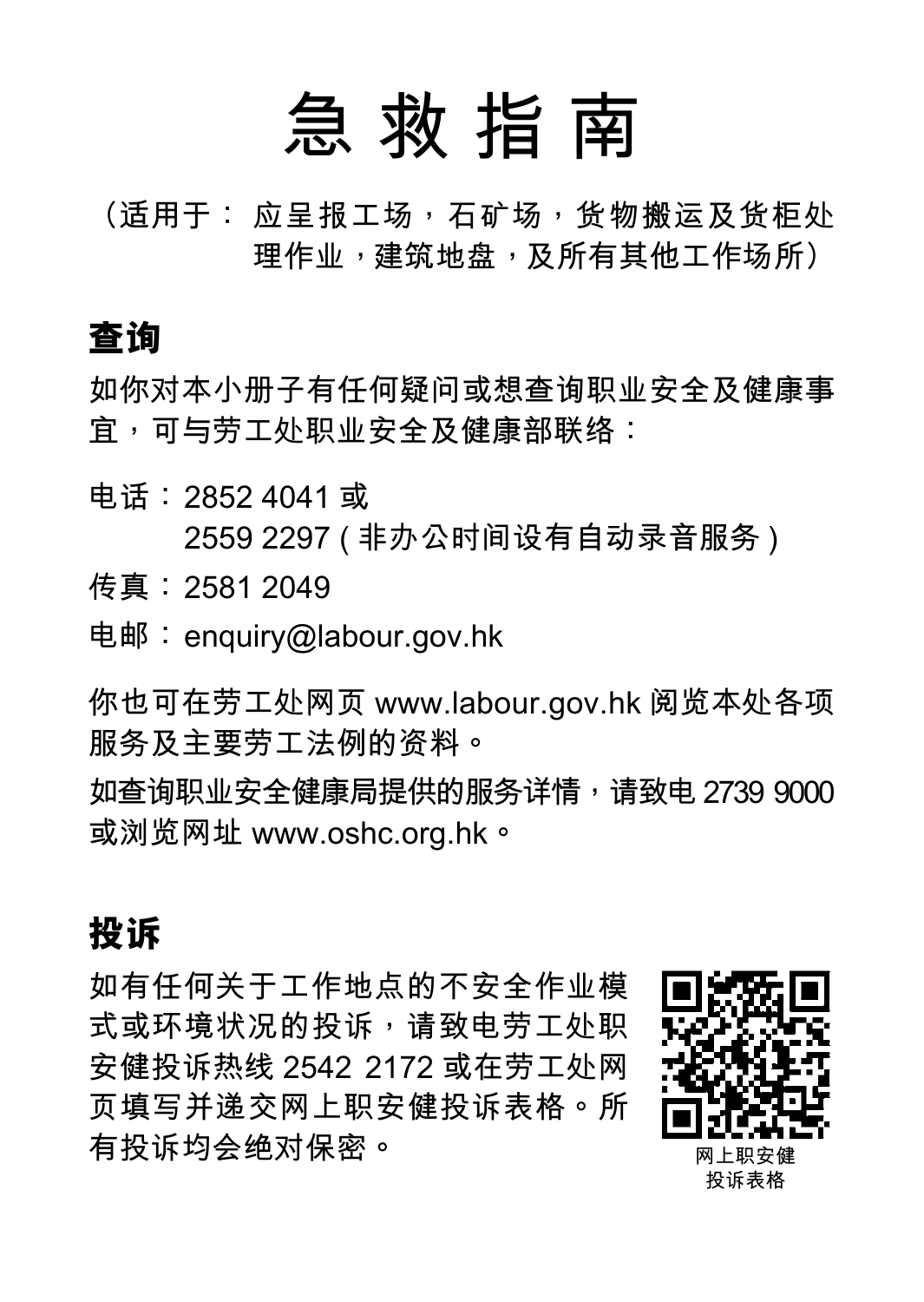# **HINTS ON FIRST AID**

(For: Notifiable Workplaces, Quarries, Cargo and Container Handling, Construction Sites, and all other Workplaces)

# **Enquiries**

If you wish to enquire about this booklet or require advice on Occupational Safety and Health (OSH) matters, please contact the Occupational Safety and Health Branch of the Labour Department (LD) through:

- Tel.: 2852 4041 or 2559 2297 (auto-recording service available outside office hours)
- Fax: 2581 2049
- E-mail: enquiry@labour.gov.hk

Information on the services offered by the LD and on major labour legislation is also available on our website at www.labour.gov.hk.

For details on the services offered by the Occupational Safety and Health Council, please call 2739 9000, or browse the website at www.oshc.org.hk.

# **Complaints**

If you have any complaint about unsafe operations or environments at workplaces, please call the LD's OSH complaint hotline at 2542 2172 or fill out and submit an online OSH complaint form on our website. All complaints will be treated in the strictest confidence.

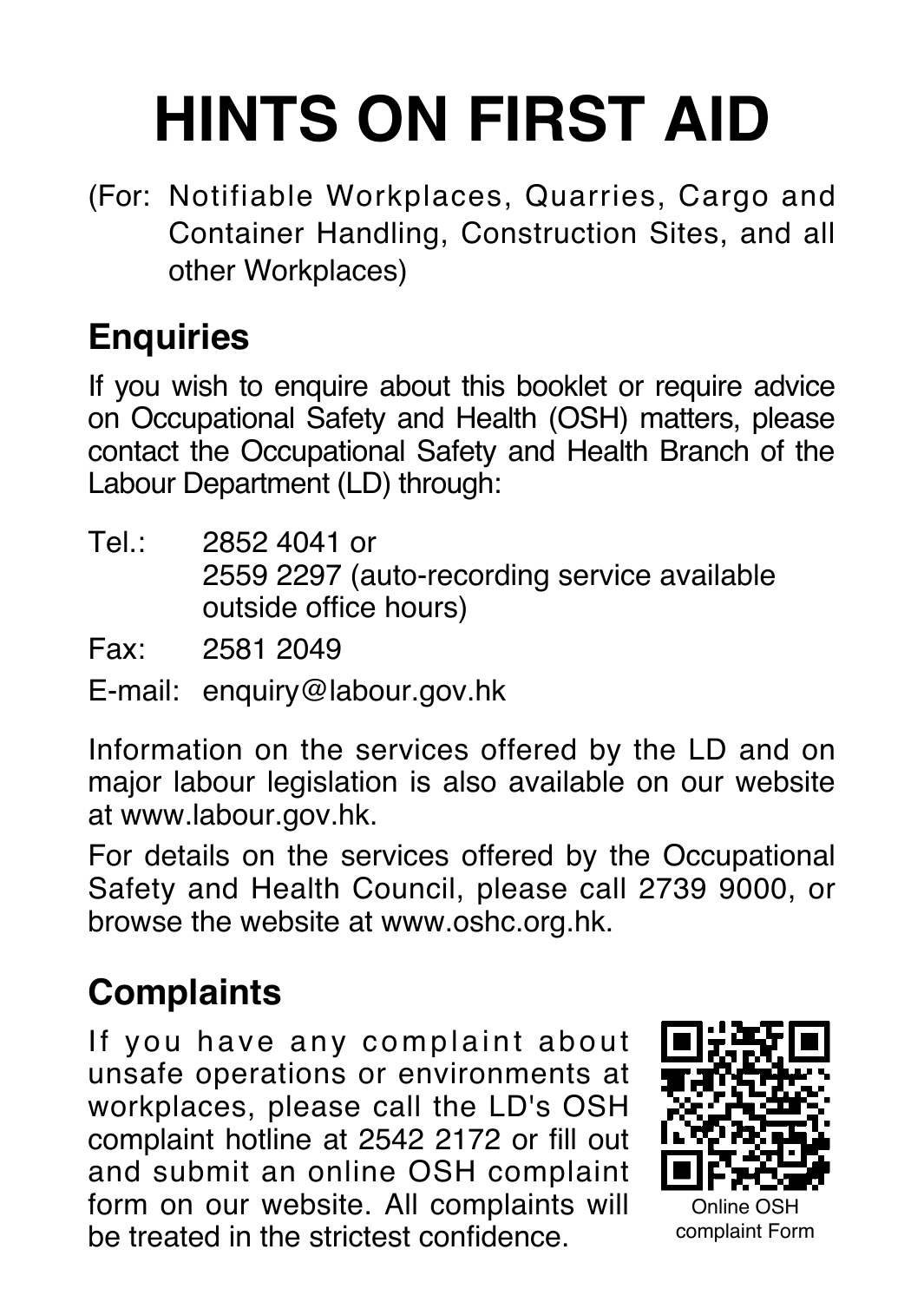# **HINTS ON FIRST AID**

# **INTRODUCTION**

This booklet aims to provide a simple guide to the first aid items required under the Factories and Industrial Undertakings Ordinance (Chapter 59), the Occupational Safety and Health Ordinance (Chapter 509) and their subsidiary regulations for various undertakings, and to provide general guidance on first aid treatment of injuries. Employers can make reference to the booklet "A Brief Guide to First Aid" published by the Labour Department and to the respective regulations for details of the legal requirements.

## First Aid item means:

Under the Occupational Safety and Health Regulation, "first aid item" means an item of the kind specified in Schedule 2 of the Regulation or any additional item required by the Commissioner for Labour to be provided in the first aid facility. Nevertheless, for certain undertakings, e.g. notifiable workplaces, construction sites, cargo and container handling and quarries, relevant regulations have stipulated respective

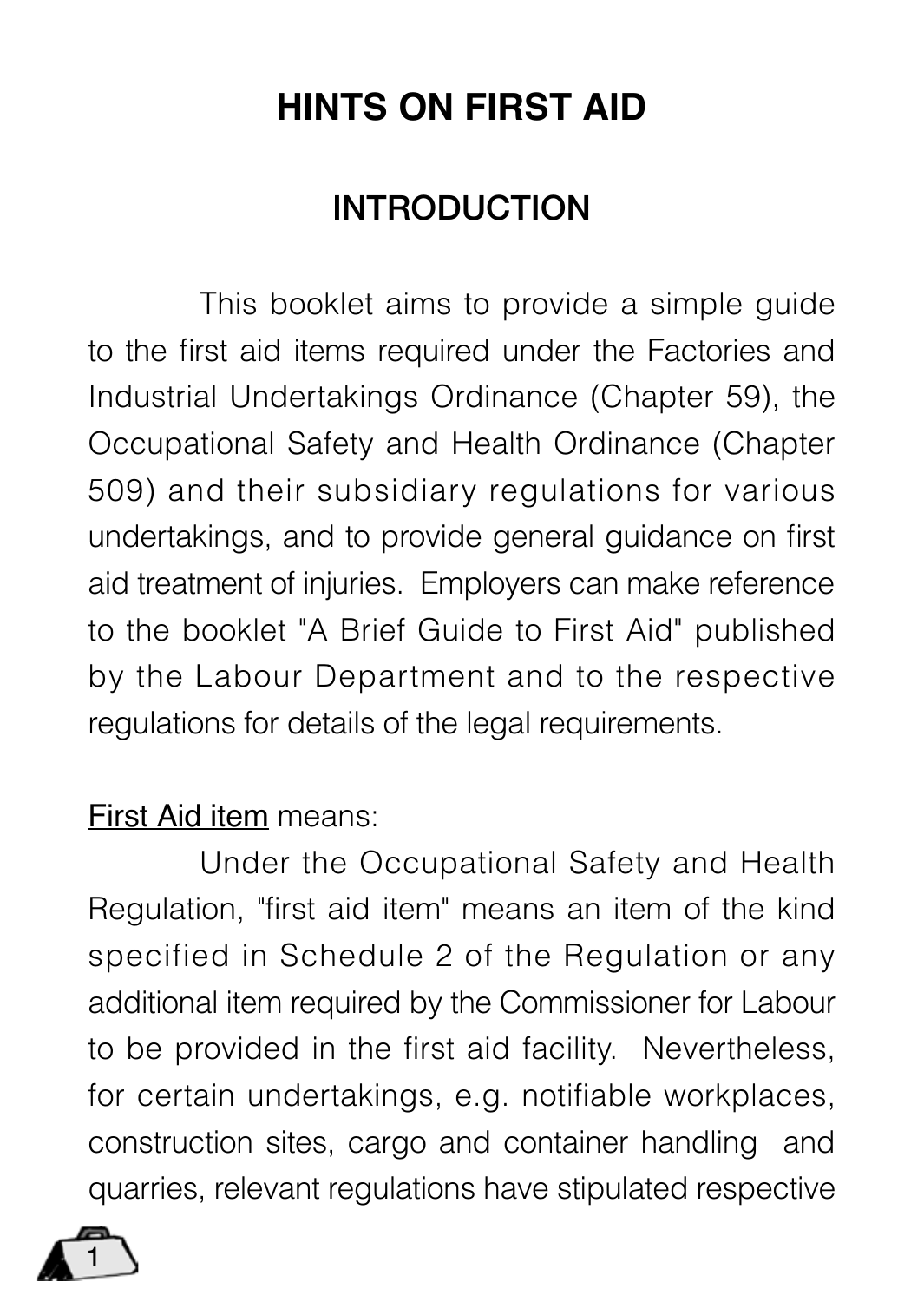| 受伤时之急救处理方法的一般指引。雇主可参考由本处印制的「急救简介」小册子<br>及个别的规例,以获得详尽法定的需要。<br>及健康条例》(第509章)及其附属规例就各工作场所内的急救物品的需要,及提供<br>本小册子旨在简单介绍有关《工厂及工业经营条例》(第59章)和《职业安全<br>简<br>介 |
|-------------------------------------------------------------------------------------------------------------------------------------------------------|
|                                                                                                                                                       |
| 急救物品是指:<br>根据职业安全及健康规例,急救物品是指属该规例内附表 2所指明类别的物                                                                                                         |
| 品或由劳工处处长规定须提供在急救设施内的任何附加物品。但是在某些工作场                                                                                                                   |
| 所,例如应呈报工场、建筑地盘、货物搬运及货柜处理作业和石矿场,有关规例已                                                                                                                  |
| 就急救箱或急救柜内之急救物品订定个别的特别需要。而各规例订定的需要及劳工                                                                                                                  |
| 处处长书面通知须存放的物品摘要在附录一至五。                                                                                                                                |

# **急救指南** 救 指 南

急

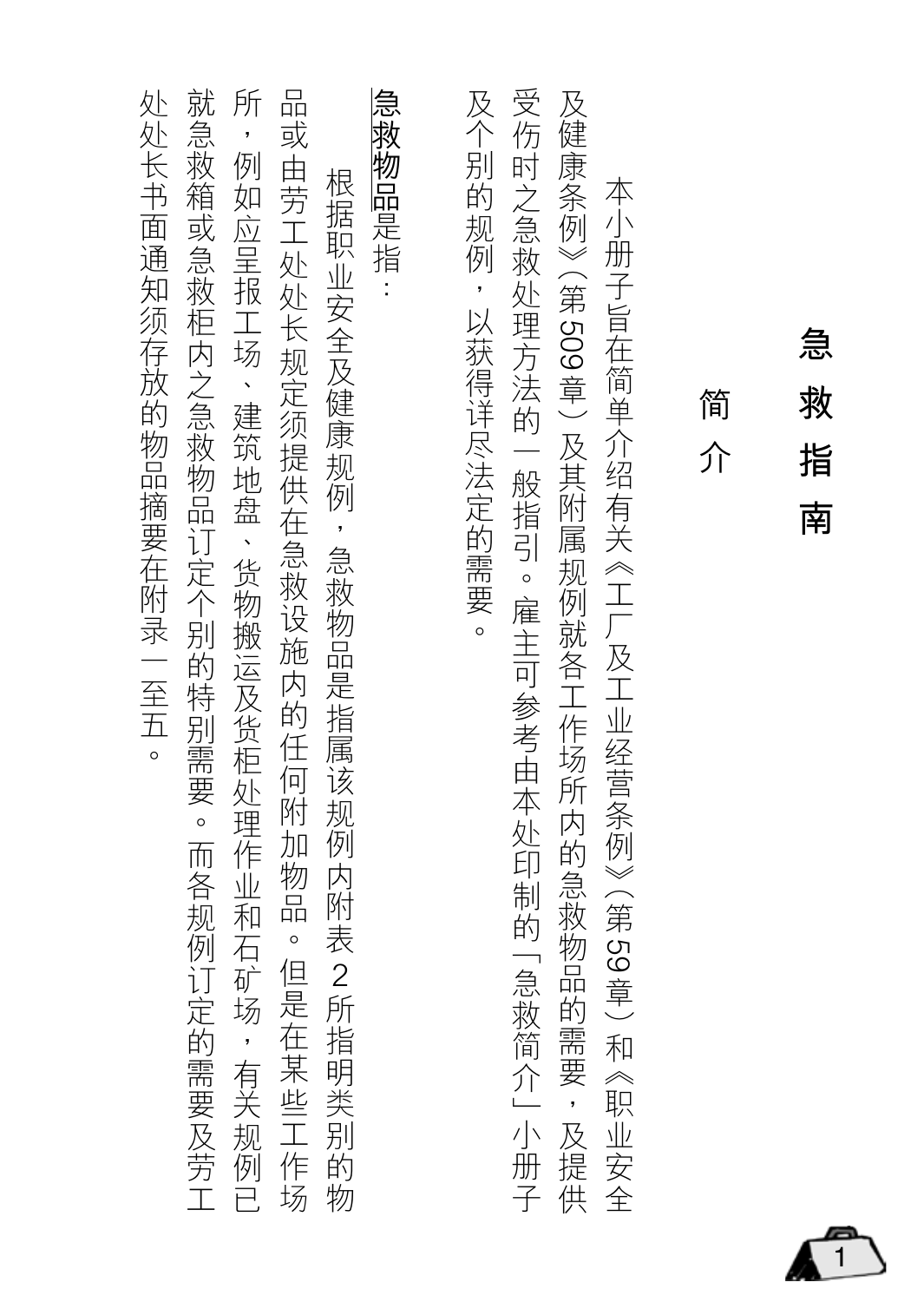物品应在任何时候均保持在可使用的状况。急救箱或急救柜上应附有负责该设施之 雇员姓名的告示。 物品德在任何時候的結果,為在行政的法律,為在行政的法律,為在行政的法律,為法律的法律,為法律的法律,為法律的法律,為法律的法律,為法律的法律,為法律的法律,為法律 此外,急救箱或急救柜应清楚标明 [急救] 及 "FIRST AID"字样,及其内含 , "FIRST AID" 字樣,及其內含

僱員姓名的告示。



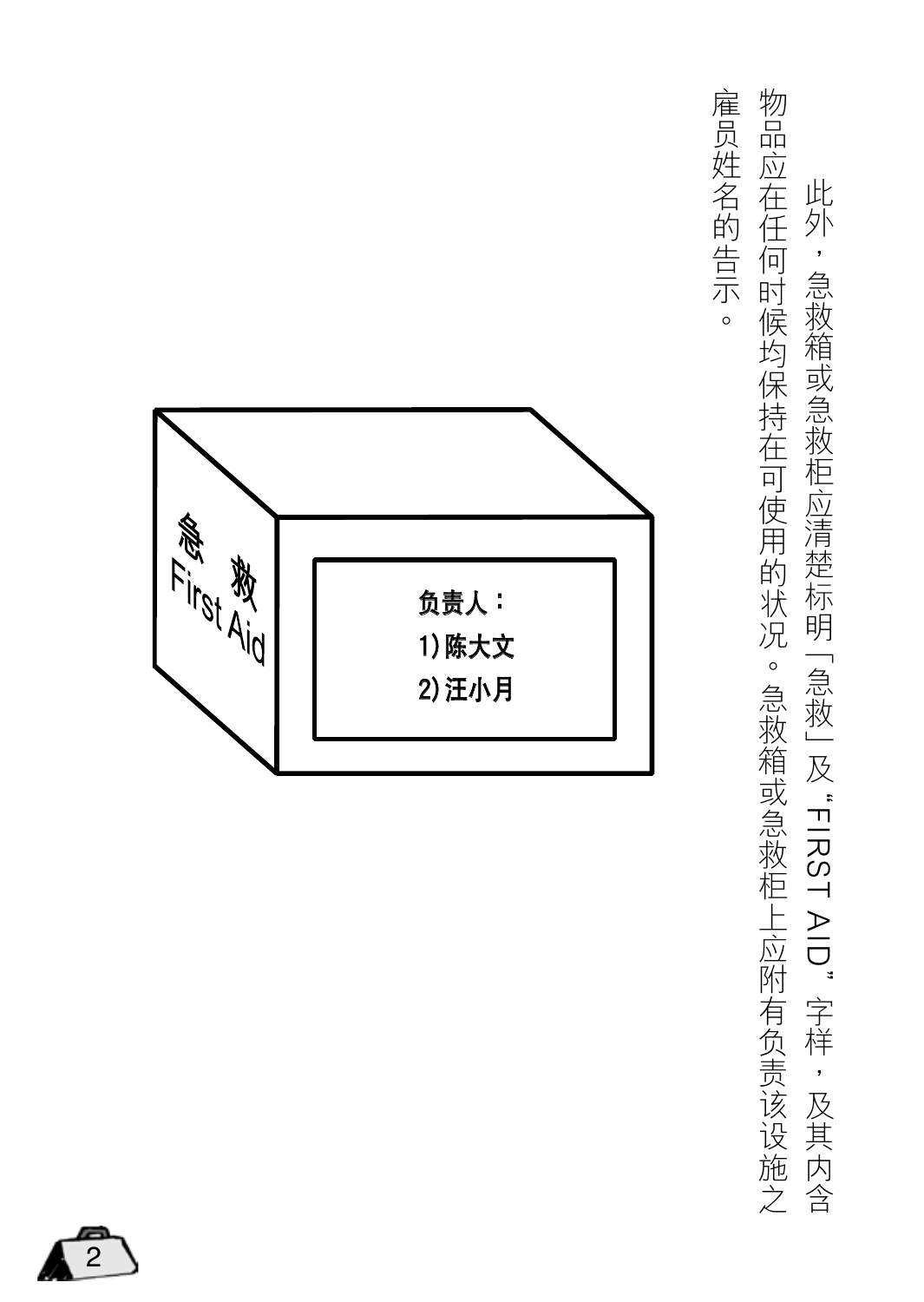specific requirements on the first aid items to be kept inside the first aid box or cupboard. Summaries of the requirements set out in various regulations and of additional items that are noticed by the Commissioner for Labour to be added are at Appendix 1 to 5.

 Moreover, the first aid box or cupboard should be clearly marked "FIRST AID" and「急救」, and its contents be maintained in a serviceable condition at all times. A notice specifying the names of the employees responsible for the first aid box or cupboard should be affixed to it.



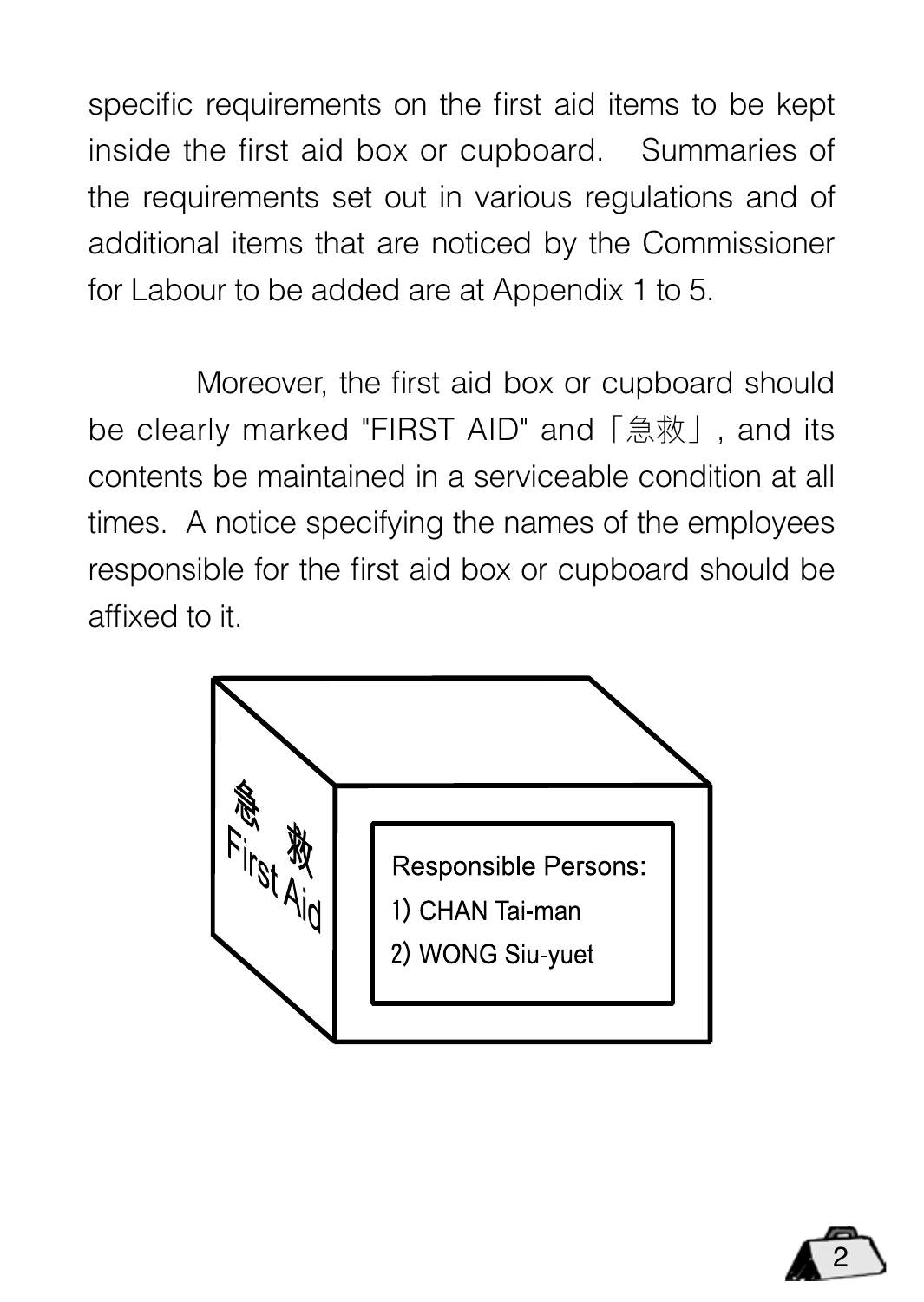## Notifiable Workplace means:

- 1. any factory, mine or quarry; and
- 2. any premises or place in which a dangerous trade or scheduled trade is carried on or is proposed to be carried on,

but does not include a construction site within the meaning of the Construction Sites (Safety) Regulations. (Cap.59 sub. leg.I)

Person trained in first aid shall be a person:

- 1. who holds a certificate of competency in first aid issued by the St. John's Ambulance Association<sup>Note 1</sup>, the Auxiliary Medical Services or the Hong Kong Red Cross; or
- 2. who is a registered nurse within the meaning of the Nurses Registration Ordinance (Cap.164); or
- 3. who has completed a training course in first aid and who holds a certificate to that effect issued by an organization<sup>Note 2</sup> approved by the Commissioner for Labour.

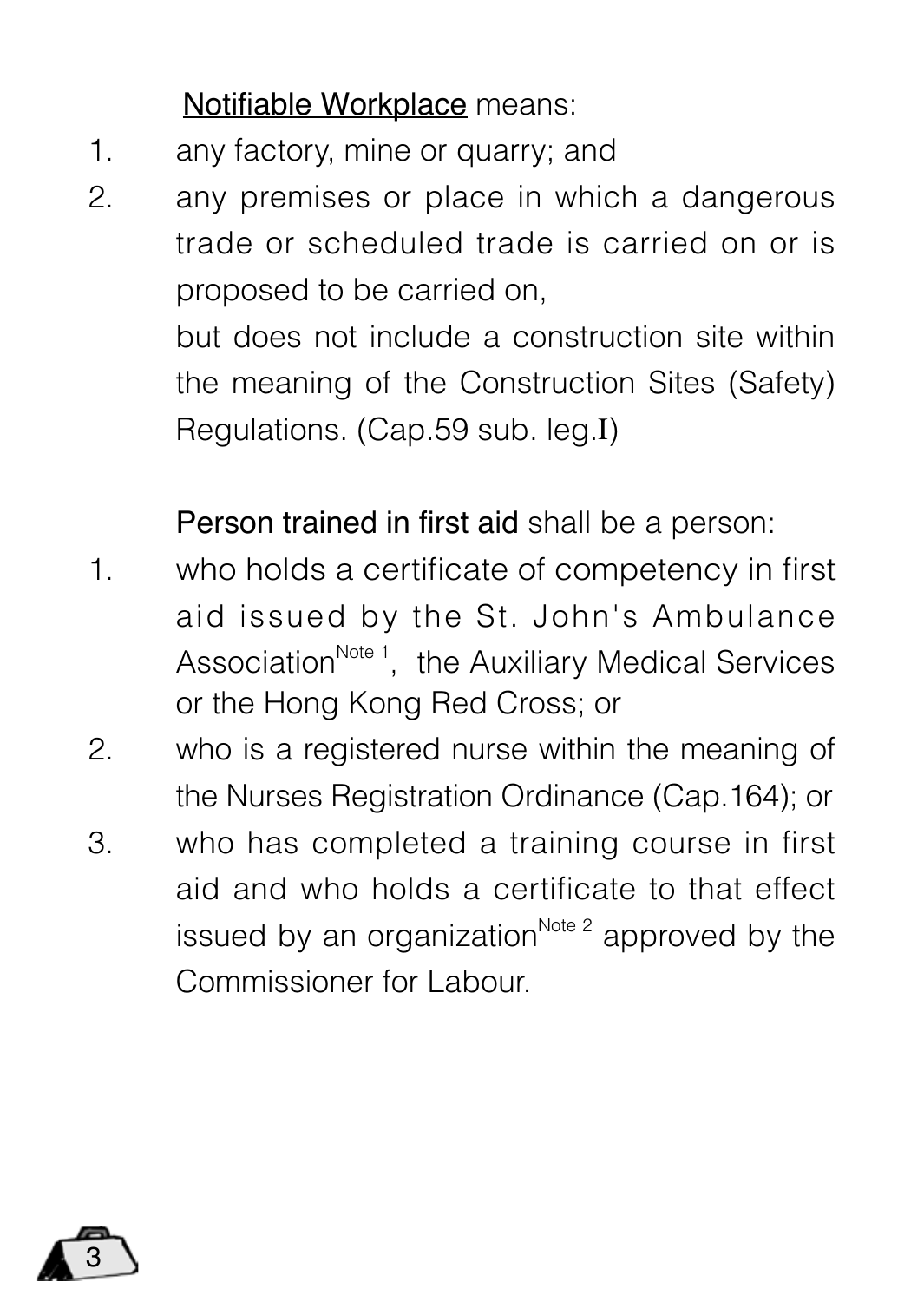|                          | 应呈报工场是指:                                |
|--------------------------|-----------------------------------------|
|                          | 任何工厂、矿场或石矿场;及                           |
|                          | 任何处所或地方,而在其内是进行或拟进行危险行业或附表所列行业者,        |
|                          | 但不包括《建筑地盘 (安全) 规例》(第59章,附属法例 I)所指的建筑地盘。 |
|                          | 曾受急救训练的人须为任何以下人士:                       |
|                          | 持有由圣约翰救伤队(注一)、医疗辅助队或香港红十字会发出的急救合资格      |
|                          | 证明书的人;或                                 |
| $\overline{\phantom{a}}$ | 属《护士注册条例》(第164章)所指的注册护士的人;或             |
| $\frac{1}{\sqrt{2}}$     | 已完成急救训练课程并持有由劳工处处长认可的组织 (注二) 所发出的证明已    |

 $\overline{3}$ 

完成该课程的证明书的人。 完成該課程的證明書的人。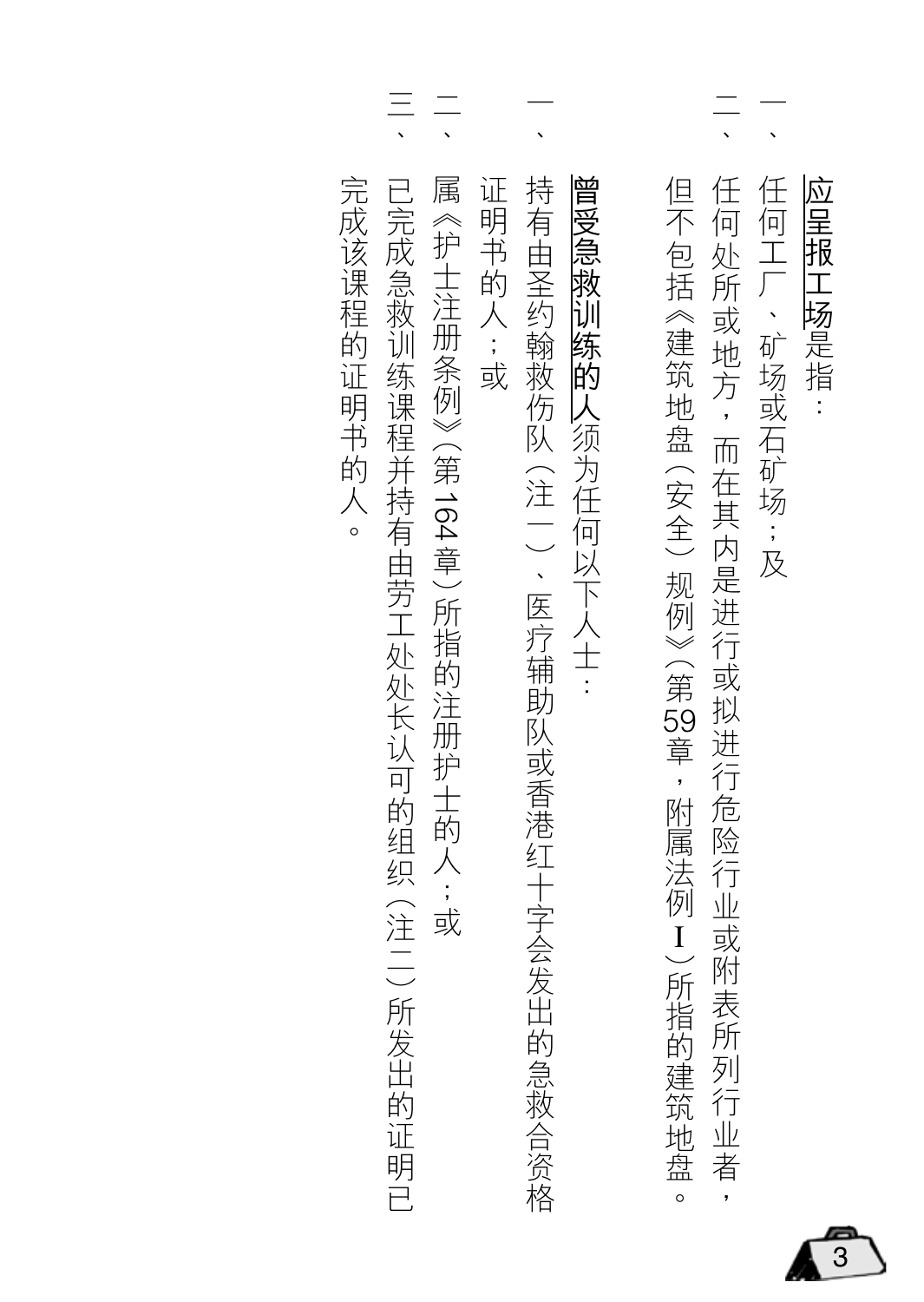|                                                              |                                                                  |                       |                    |                    | 四                   | $\equiv$                          |                    |                                |
|--------------------------------------------------------------|------------------------------------------------------------------|-----------------------|--------------------|--------------------|---------------------|-----------------------------------|--------------------|--------------------------------|
| Arroulance, St. Andrew's First Aid and the British Red Oross | Tirst Aid Manual (10th Edition)The Authorised Manual of St. John | 急救手册<br>第四版 香港圣约翰救护机构 | 急救手册<br>第九版 香港红十字会 | 职业安全及健康规例 (第509A章) | 建筑地盘 (安全)规例 (第591章) | 工厂及工业经营 (货物搬运及货柜处理作业)规例 (第 59K章 ) | 石矿场 (安全)规例 (第59F章) | 工厂及工业经营 (应呈报工场的急救设备)规例 (第59D章) |

參考資料

资料

参 考

- 注<br>-註一:香港聖約翰救護機構之下的聖約翰救傷會 香港圣约翰救护机构之下的圣约翰救伤会
- 注二: 例如职业安全健康局等 註二:例如職業安全健康局等

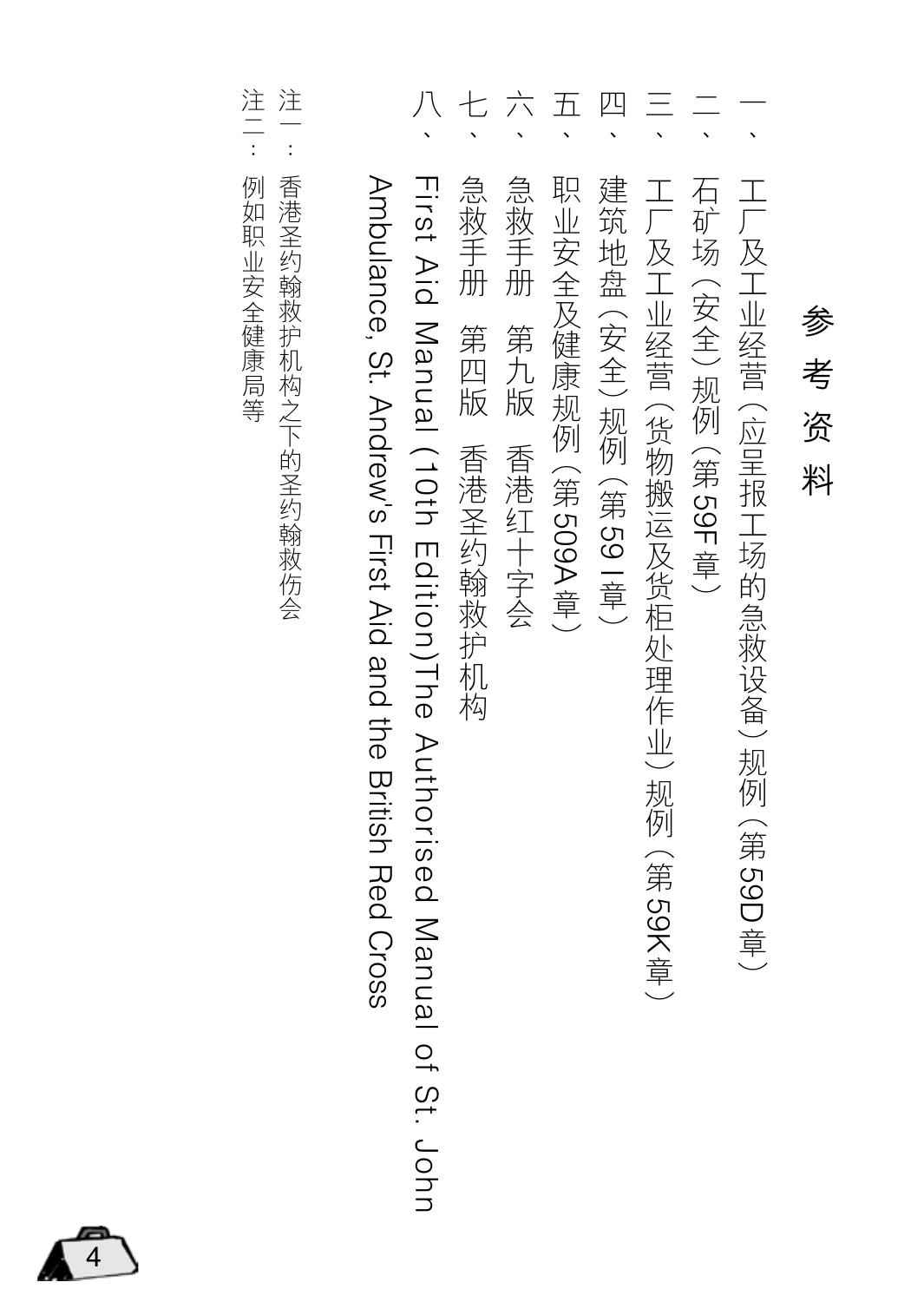# **REFERENCE**

- 1. Factories and Industrial Undertakings (First Aid in Notifiable Workplaces) Regulations (Chapter 59D)
- 2. Quarries (Safety) Regulations (Chapter 59F)
- 3. Factories and Industrial Undertaking (Cargo and Container Handling) Regulations (Chapter 59K)
- 4. Construction Sites (Safety) Regulations (Chapter 59I)
- 5. Occupational Safety and Health Regulations (Chapter 509A)
- 6. First Aid Manual (9th Edition) Hong Kong Red Cross
- 7. First Aid Manual (4th Edition) Hong Kong St. John Ambulance
- 8. First Aid Manual (10th Edition) The Authorised Manual of St. John Ambulance, St. Andrew's First Aid and the British Red Cross
- Note 1: Under the Hong Kong St. John Ambulance
- Note 2: For example, Occupational Safety and Health Council etc.

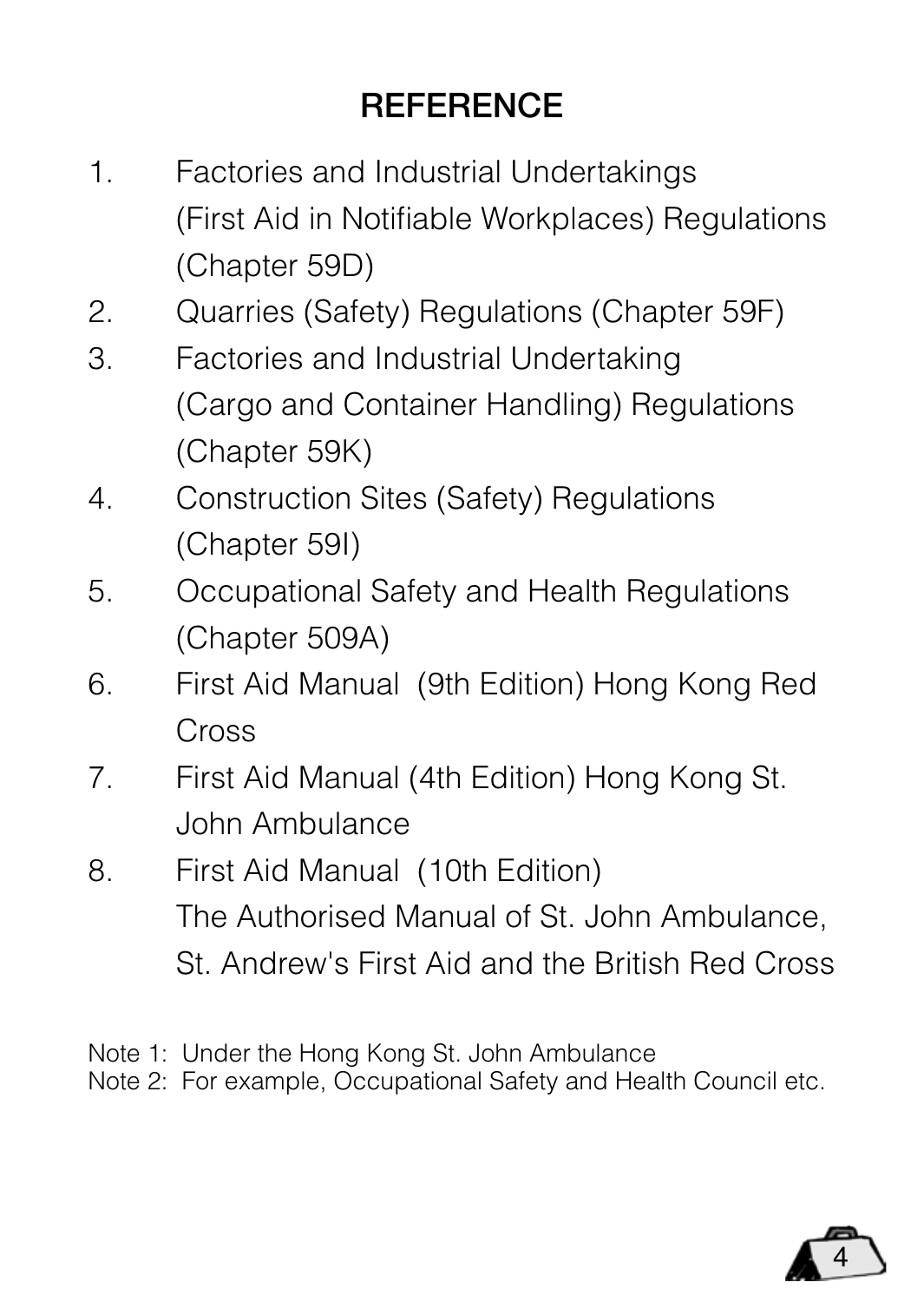# FIRST AID TREATMENT

The first aid treatment of injuries mentioned below is not a substitute for medical treatment administered by a doctor or nurse.

Information on injuries or accidents at work should be properly recorded and kept for various purposes, e.g. accident investigation.

To ensure safety, it is important to evaluate the scene and identify any safety risks before administrating the first aid treatment.

Wear disposable gloves whenever there is a likelihood of contact with blood or body fluids.

# MINOR WOUNDS AND SCRATCHES

 All wounds should receive immediate treatment. It is important to clean the wound and cover it with a dressing to prevent infection

- 1. Clean the wound gently with clean water.
- 2. Cover the wound with a dressing and apply direct pressure over the wound to stop the bleeding.
- 3. Seek medical advice if necessary.

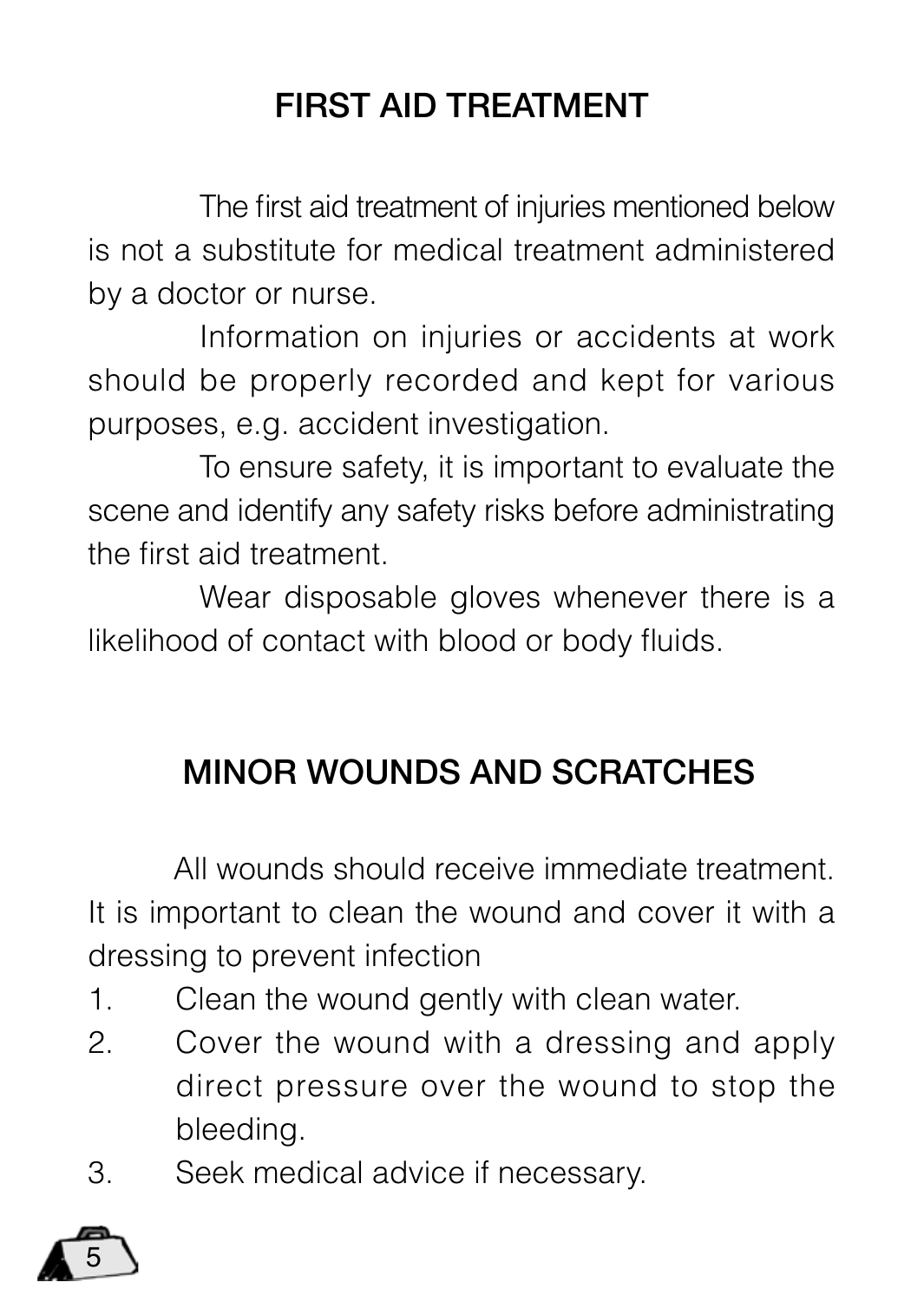|          | 急<br>救<br>处<br>理<br>方<br>法            |
|----------|---------------------------------------|
|          | 以下提供受伤时的急救处理方法<br>,并不能代替曾受训练之医生或护士的   |
| 治疗       | $\circ$                               |
|          | 职<br>·业受伤或意外的资料应妥善记录及保存,以供不同的用途,例如意外的 |
| 调查       | $\circ$                               |
|          | 施行急救前,应评估现场环境有否潜在危险,以确保安全。            |
|          | 在接触伤口或伤者的血液或体液时,要戴上用完即弃的手套<br>$\circ$ |
|          |                                       |
|          | 轻<br>微<br>损<br>伤                      |
|          | 所有伤口应要立刻处理。最重要是保持伤口清洁,不受感染。           |
|          | 用清水冲洗伤口<br>$\circ$                    |
| $\equiv$ | 用敷料覆盖伤口,直接在伤口加压止血。                    |
|          | 如有需要, 尽快求医。                           |

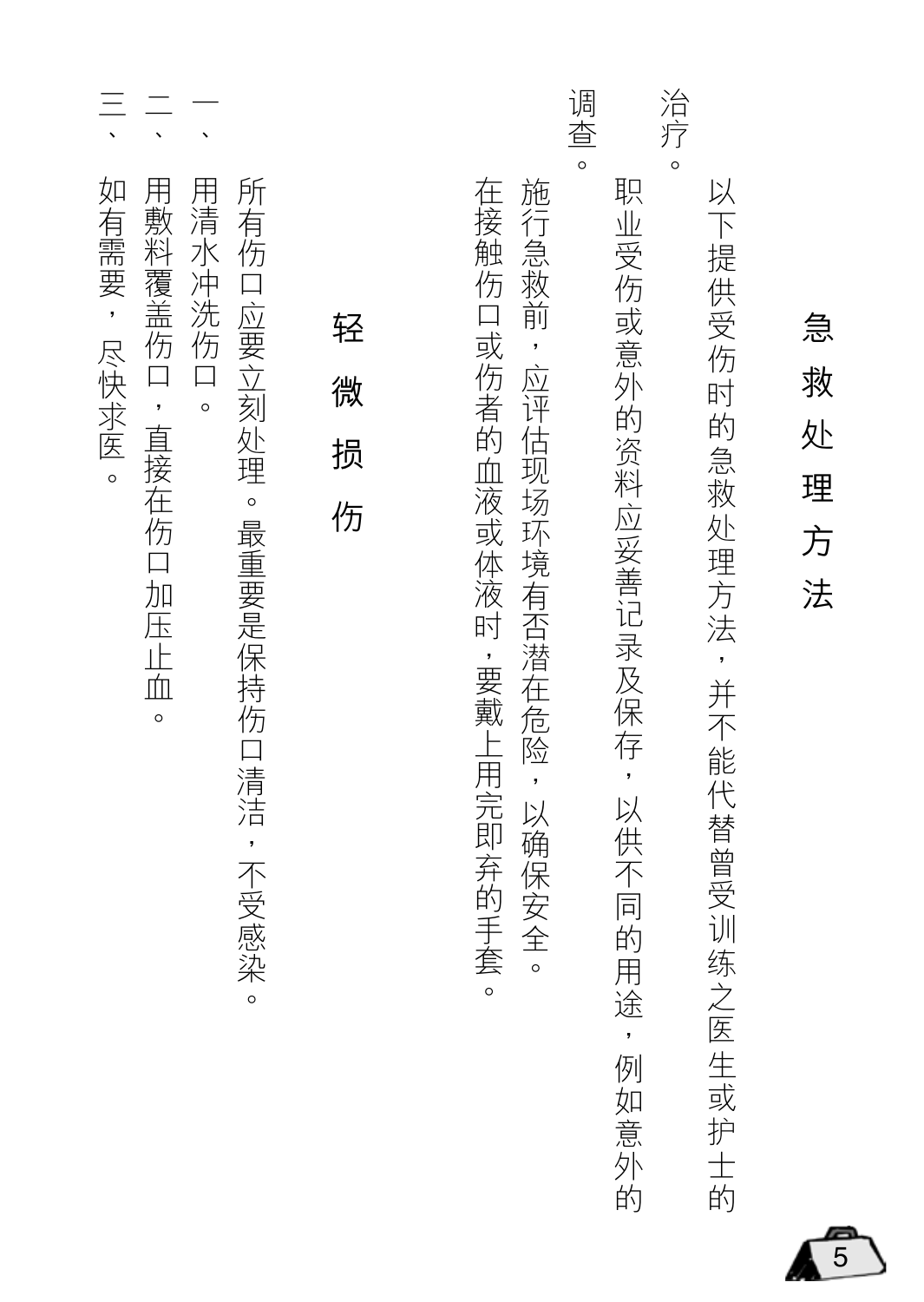| 四                             |                                                                                                                                          |                                                                                                                      | $\equiv$          |                  | 流血 |                     |                  |
|-------------------------------|------------------------------------------------------------------------------------------------------------------------------------------|----------------------------------------------------------------------------------------------------------------------|-------------------|------------------|----|---------------------|------------------|
| 尽快送伤者往医院治理。<br>理方法<br>$\circ$ | (四)<br>$\begin{pmatrix} 1 \\ 1 \\ 2 \end{pmatrix}$<br>紧嵌的异物,可在异物两旁加上敷料,然后施压,减少出血。<br>如怀疑有内出血现象,应留意休克徵状。请参阅第七页《休克》之处<br>直接加压止血<br>$\circ$ | $\bigcirc$<br>$\begin{pmatrix} 1 \\ -1 \end{pmatrix}$<br>若伤口没有异物,用敷料覆盖伤口,然后直接施压止血。<br>在伤口表面松动的异物如泥沙,可用水冲走,然后用敷料覆盖伤口, | 检查伤口。<br>把受伤部位提高。 | 协助伤者躺下。<br>应立刻止血 |    | 致电召唤救护车,尽快送伤者往医院治理。 | 严<br>重<br>受<br>伤 |

 $\sqrt{6}$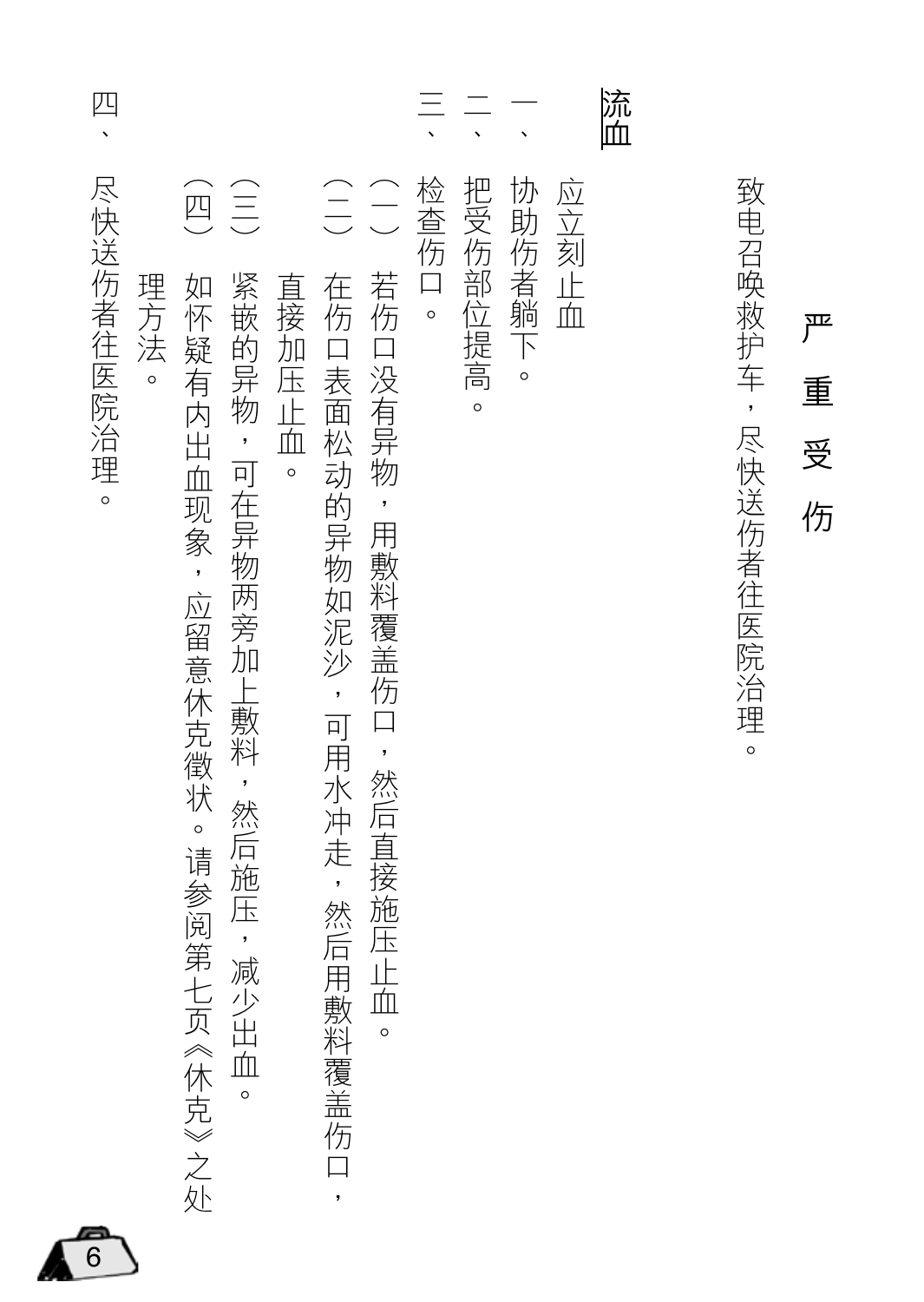# SERIOUS INJURIES

Call for an ambulance in emergency. Transfer the victim to a hospital for further treatment as soon as possible.

## **Bleeding**

Stop the bleeding immediately.

- 1. Assist the victim to lie down.
- 2. Lift up the injured part.
- 3. Inspect the wound.
	- (a) If there is no foreign object, cover it with a dressing and apply direct firm pressure to stop bleeding.
	- (b) If there are superficial objects in the wound, rinse loose pieces off with water. Cover with a dressing and apply pressure to stop bleeding.
	- (c) If the pieces are embedded in the wound, apply pressure over both sides of the wound with a dressing to control bleeding..
	- (d) If internal bleeding is suspected, observe for signs of shock. Please refer to treatment for "Shock" on page 7.
- 4. Transfer the victim to a hospital for further treatment as soon as possible.

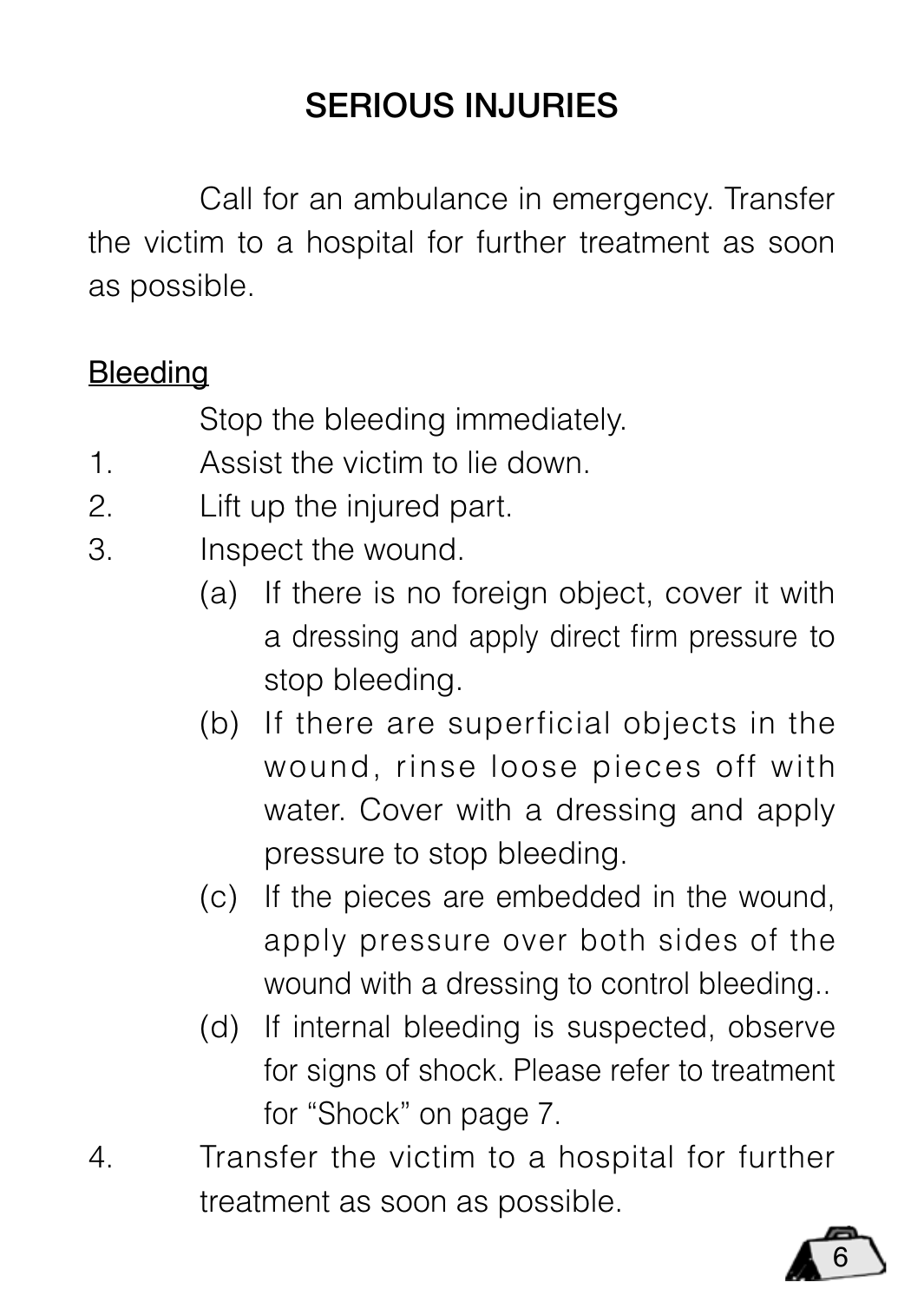## Shock

Shock happens when there is inadequate blood supply to the body leading to insufficient oxygen for cells in tissues.

The signs and symptoms are:

- 1. Cold and clammy skin, pale or cyanotic.
- 2. Cold, nausea or thirsty.
- 3. Rapid and shallow breathing.
- 4. Rapid and weak pulse.
- 5. Decreased consciousness.

Treatment:

- 1. The victim should lie down on the back with the legs slightly raised. (If the victim is unconscious, please refer to treatment for "Unconsciousness" on page 8.)
- 2. Loosen tight clothing.
- 3. Reassure and keep the victim warm.
- 4. Do not allow the victim to eat or drink.
- 5. Transfer the victim to a hospital for further treatment as soon as possible.

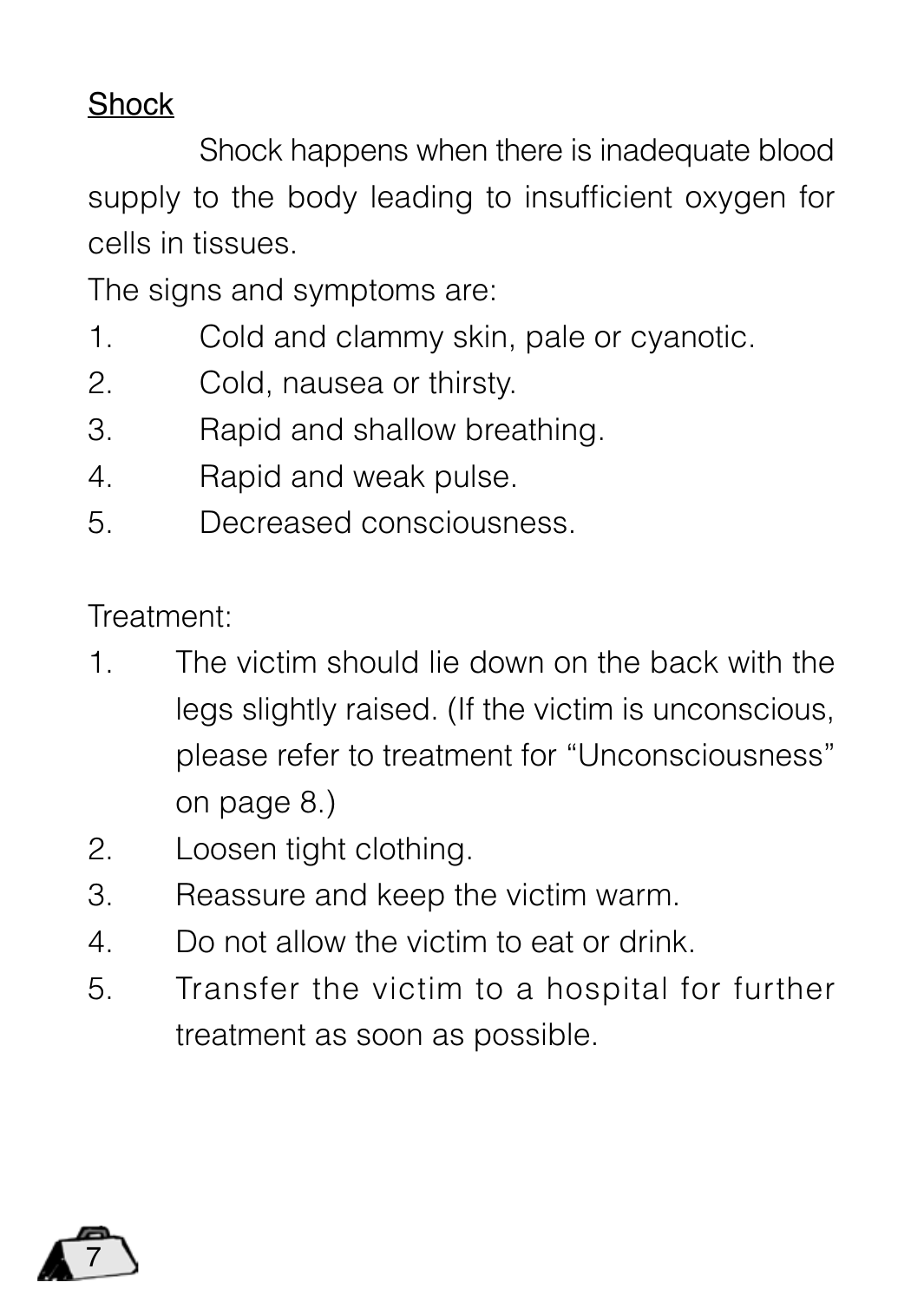| 五、          | 四                 |                      |         |        |                                         |       | $\overline{\mathbf{H}}$ | 四                | $\equiv$         |                       |                         |        |                                   | 体克 |
|-------------|-------------------|----------------------|---------|--------|-----------------------------------------|-------|-------------------------|------------------|------------------|-----------------------|-------------------------|--------|-----------------------------------|----|
| 尽快送伤者往医院治理。 | 勿让伤者饮食<br>$\circ$ | 安慰及保持伤者温暖<br>$\circ$ | 解松紧身衣物。 | 之处理方法) | 让伤者平卧,略为抬高双腿。<br>(若伤者人事不省, 请参阅第八页《人事不省》 | 处理方法: | 神智不清<br>$\circ$         | 脉搏快而弱<br>$\circ$ | 呼吸浅而促<br>$\circ$ | 感到冰冷、噁心或口渴<br>$\circ$ | 皮肤湿冷,肤色苍白或发绀<br>$\circ$ | 其徵状如下: | 当人体未能获得足够血液供应,细胞无法获得必需的养份,就会出现休克, |    |

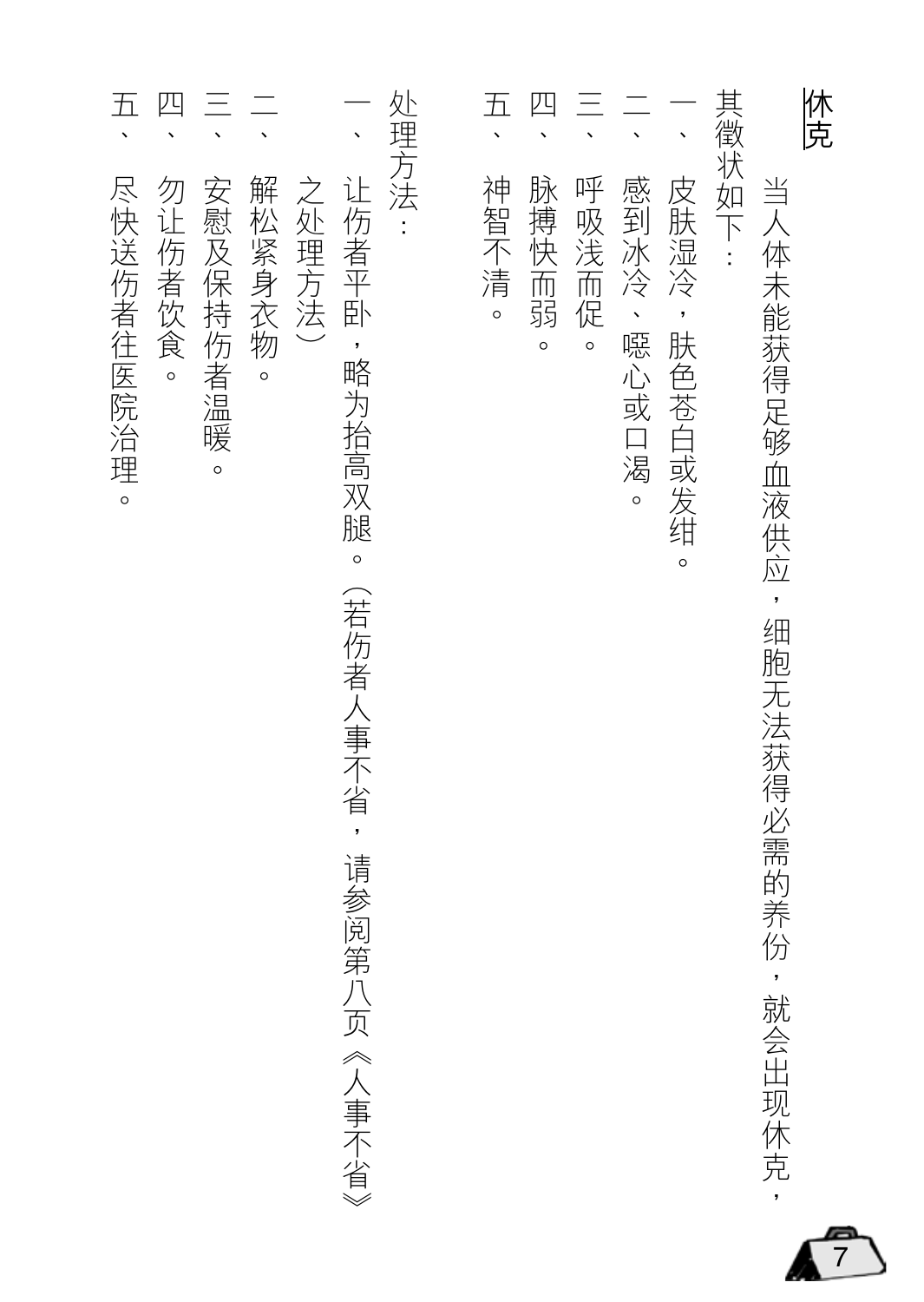| 四           |                   |               |                              |          | 骨折 | 五、          | 四                 |              |                          |                   |      |                                            | 八事不省 |
|-------------|-------------------|---------------|------------------------------|----------|----|-------------|-------------------|--------------|--------------------------|-------------------|------|--------------------------------------------|------|
| 尽快送伤者往医院治理。 | 勿让伤者饮食<br>$\circ$ | 伤者<br>$\circ$ | 除非伤者身处险境或受伤部位已被固定,<br>否则切勿移动 | 应固定受伤部位。 |    | 尽快送伤者往医院治理。 | 勿让伤者饮食<br>$\circ$ | 塞<br>$\circ$ | 如有假牙,将之除去。清除口中异物,以免呼吸道受阻 | 解松紧身衣物<br>$\circ$ | 伤者。〕 | 置伤者于<br>「复原卧式」<br>$\circ$<br>(若怀疑脊椎受伤,切勿移动 |      |
|             |                   |               |                              |          |    |             |                   |              | ད                        |                   |      |                                            |      |

复原卧式

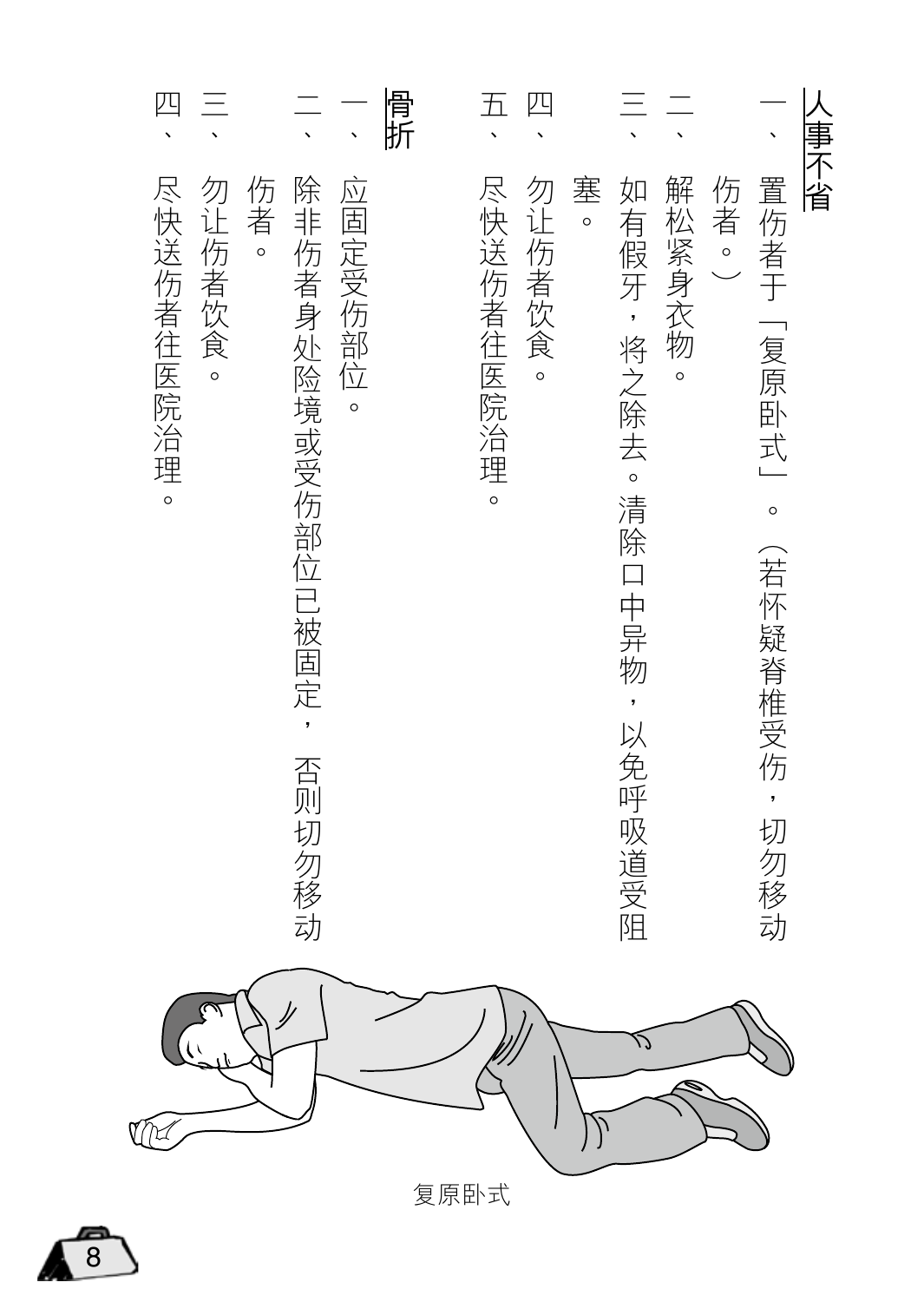## Unconsciousness

1. Place the victim in the "Recovery Position" (If spinal injury is suspected, do not move the victim.)



Recovery Position

- 2. Loosen tight clothing.
- 3. Remove dentures if any. Remove foreign materials from the mouth to avoid obstruction of the airway.
- 4. Do not allow the victim to eat or drink.
- 5. Transfer the victim to a hospital for further treatment as soon as possible.

## Fractures

- 1. Immobilize the injured part.
- 2. Do not move the victim unless he/she is in a dangerous place or until the affected part has been immobilized.
- 3. Do not allow the victim to eat or drink.
- 4. Transfer the victim to a hospital for further treatment as soon as possible.

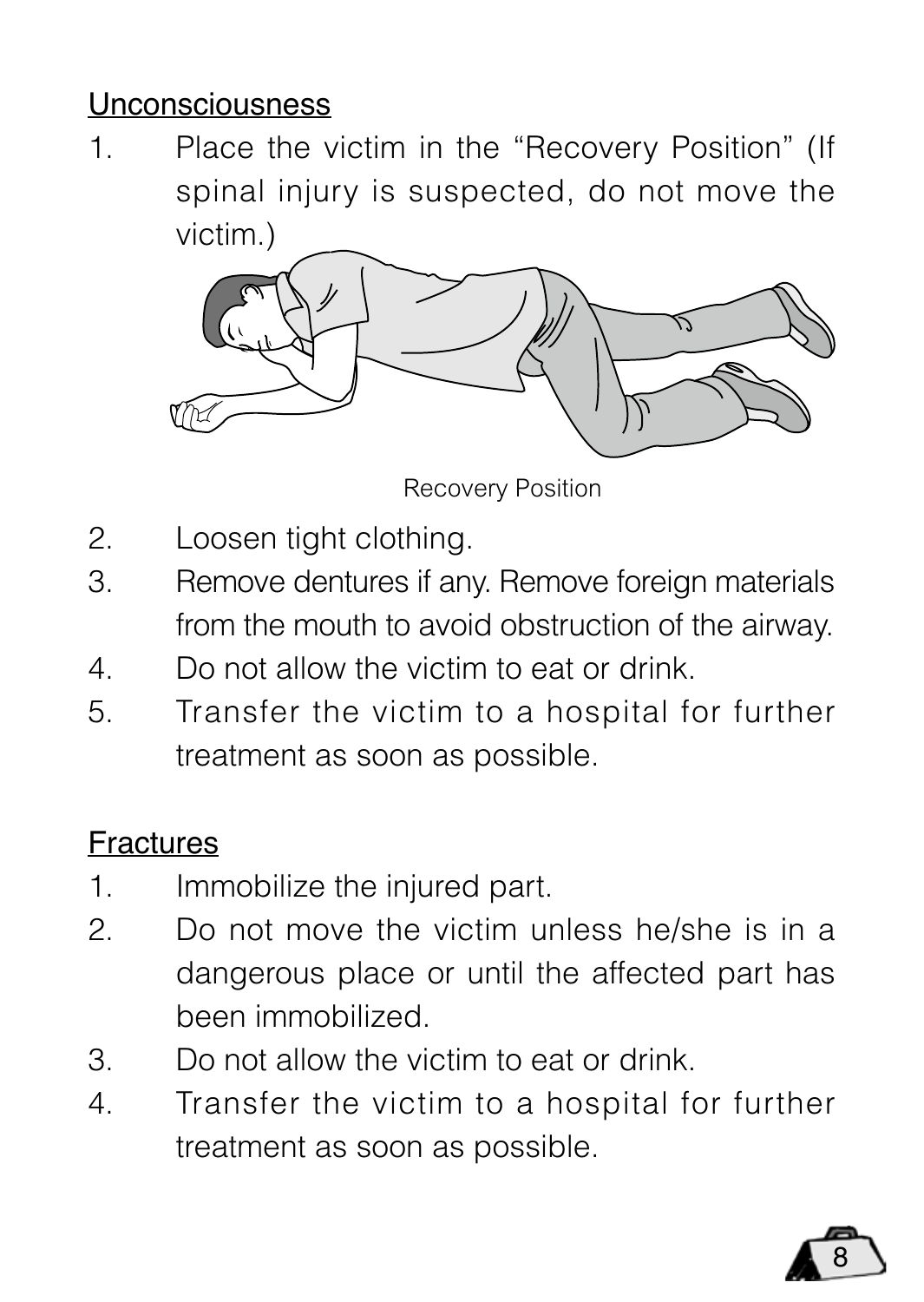# **EYE INJURIES**

## Foreign Objects in the Eye

- 1. Flush with clean water to remove loose particles such as dust, cinders, grits or small particles on the surface of the eye.
- 2. If the particles are inside the orbital cavity or embedded in the eye ball, do not attempt to remove them.
- 3. Cover the eye loosely with a dressing.
- 4. Transfer the victim to a hospital for further treatment as soon as possible.

## Chemical in the Eye

- 1. Immediately flush the injured eye with copious amount of clean water gently and thoroughly for at least 20 minutes or until the ambulance crew arrive. Make sure that the contaminated water does not splash on the uninjured eye.
- 2. Do not allow the victim to rub the eye.
- 3. Place a dressing over the injured eye.
- 4. Transfer to a hospital for further treatment as soon as possible.

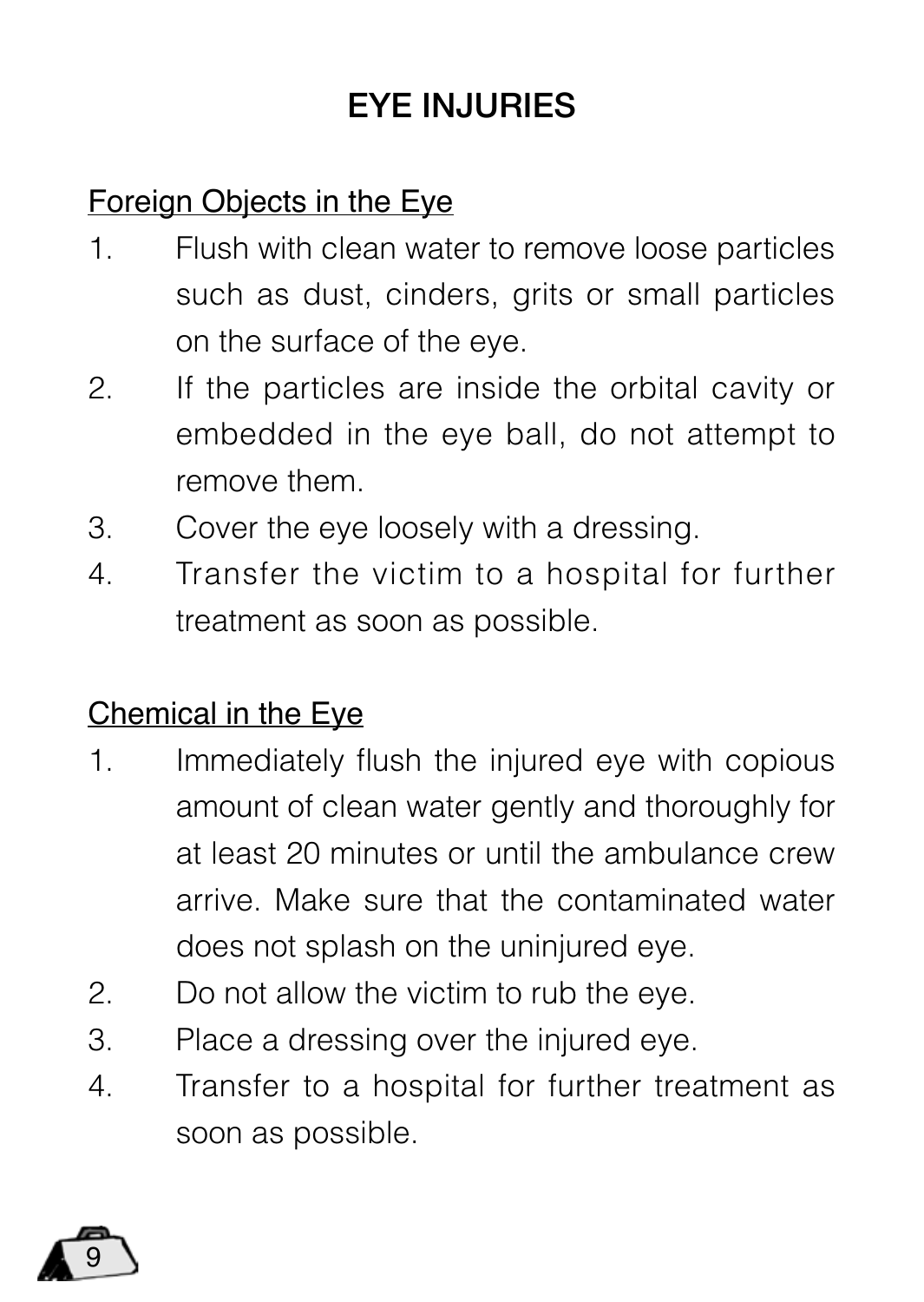| 异物                            | 以眼<br>如果异物藏在眼窝内或嵌入眼球<br>用清<br>水冲洗眼睛<br>眼<br>睛<br>把黏附在眼睛表面的异物如尘埃,<br>受<br>伤<br>,不可尝试除掉<br>$\circ$<br>砂砾或微粒冲走<br>$\circ$ |
|-------------------------------|------------------------------------------------------------------------------------------------------------------------|
| Л<br>$\overline{\phantom{0}}$ | 用敷料轻轻覆盖眼睛<br>尽快送伤者往医院治理<br>$\circ$<br>$\circ$                                                                          |
|                               | 化学品入眼                                                                                                                  |
|                               | 立刻用大量清水冲洗受伤的眼睛最少二十分钟或直至救护人员到场,<br>冲洗时                                                                                  |
|                               | 不要让水溅及伤者没受伤的眼睛<br>$\circ$                                                                                              |
|                               | 勿让伤者擦眼<br>$\circ$                                                                                                      |
|                               | 用敷料轻轻盖著受伤的眼睛<br>$\circ$                                                                                                |
| 匹                             | 尽快送伤者往医院治理<br>$\circ$                                                                                                  |

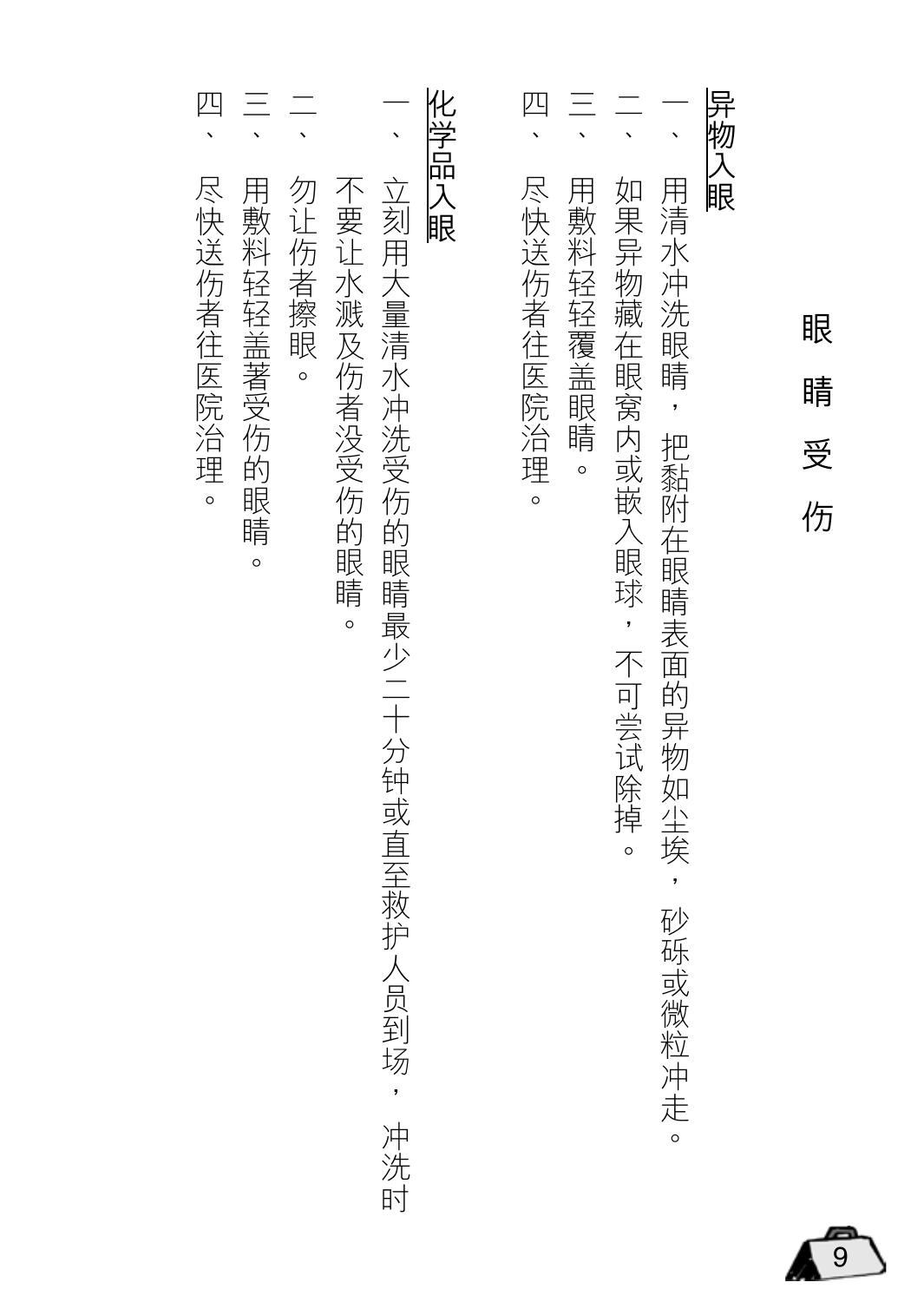|             | 五             | 四<br>、  |                                              |                                         |                                     | 烧伤 |                  |                            |
|-------------|---------------|---------|----------------------------------------------|-----------------------------------------|-------------------------------------|----|------------------|----------------------------|
| 尽快送伤者往医院治理。 | 不要剥除黏在伤口上的衣物。 | 不要刺穿水泡。 | 由于伤处会出现肿胀、须尽快小心地脱除戒指、手表、皮带、鞋及紧身衣物<br>$\circ$ | 用敷料包裹伤处,避免受感染。如没有敷料,可用清洁布料包裹<br>$\circ$ | 用大量清水冲洗受伤的部位最少十分钟或直至痛楚减轻<br>$\circ$ | 烫伤 | 烧<br>伤<br>烫<br>伤 | 眼睛受到重击(黑眼睛)<br>尽快送伤者往医院治理。 |

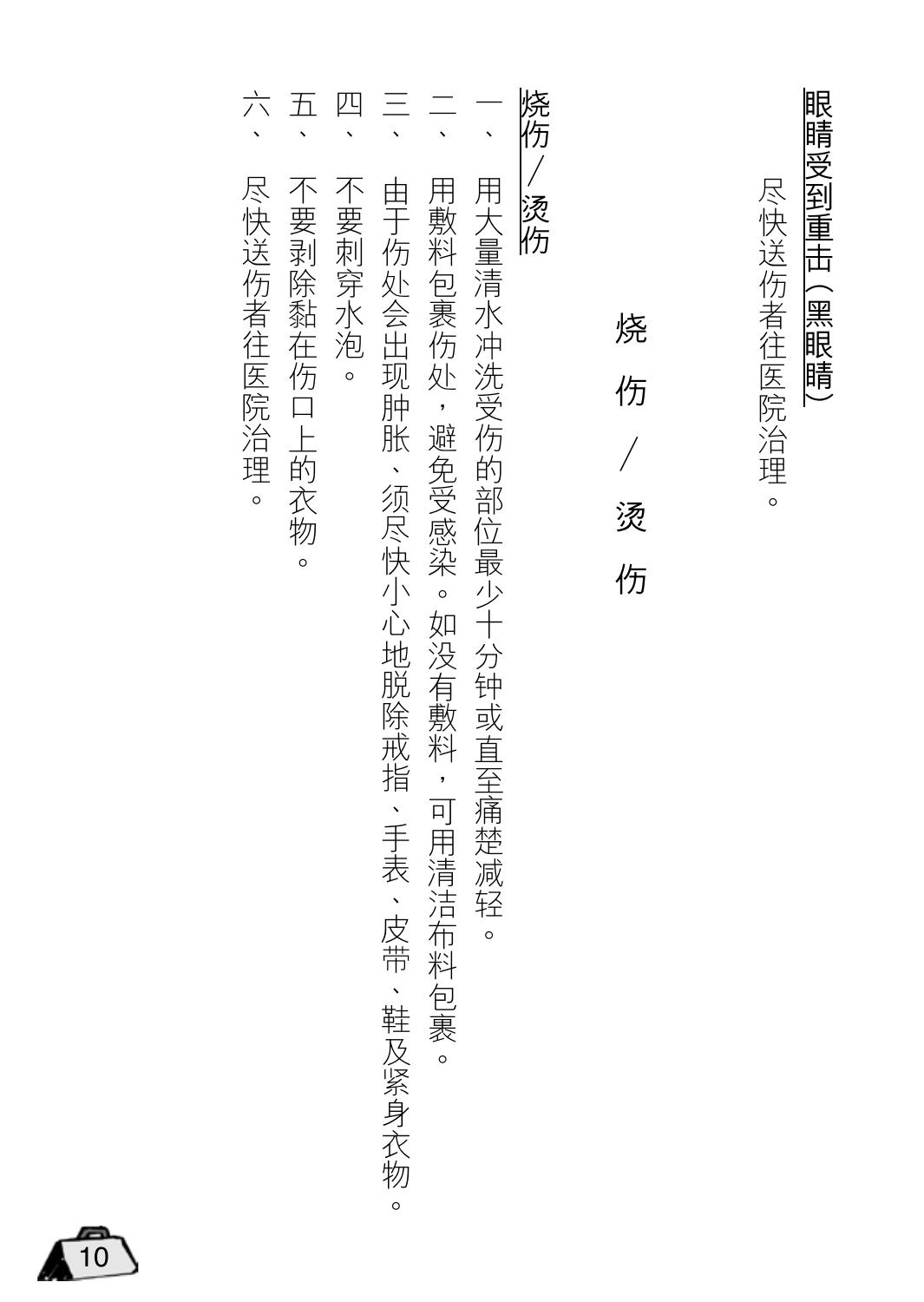## A Heavy Blow on the Eye (Black Eye)

Transfer the victim to a hospital for further treatment as soon as possible.

# BURNS / SCALDS

# Burn / Scald

- 1. Flush the injured part with copious amount of clean water for at least 10 minutes or until the pain is relieved.
- 2. Cover the injured part with dressings to prevent infection. If dressings are not available, you can use a clean cloth.
- 3. Gently remove any rings, watches, belts, shoes and tight clothing from the injured part before it begins to swell.
- 4. Do not break blisters.
- 5. Do not attempt to remove clothing stuck to the injured area.
- 6. Transfer the victim to a hospital for further treatment as soon as possible.

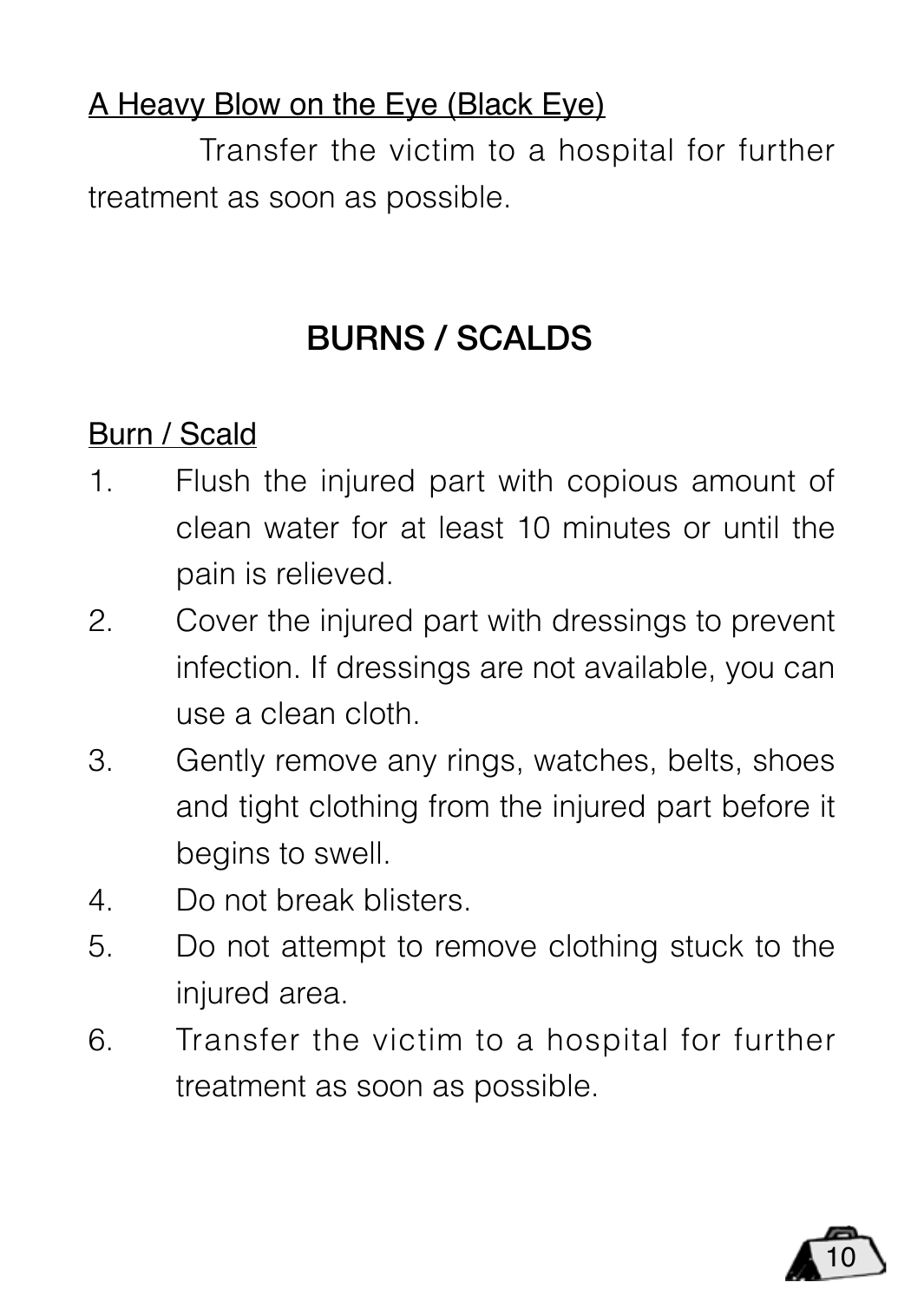## Chemical Burn

- 1. Flush the injured part with copious amount of clean water for at least 20 minutes or until the ambulance crew arrive.
- 2. Make sure that the contaminated water does not splash on the victim or other people when irrigating the wounds.
- 3. Remove the contaminated clothing carefully.
- 4. Cover the injured part with a dressing.
- 5. Transfer the victim to a hospital for further treatment as soon as possible.

# ELECTRIC SHOCK

- 1. Turn off the source of electricity before rescuing the victim. If this is impossible, stand on some dry insulating material, such as a wooden box or plastic mat. Using a wooden or plastic stick to separate the victim from the source of electrical current.
- 2. If the victim is unconscious, check his/her breathing and pulse, perform cardio-pulmonary resuscitation by a person trained in first aid if necessary.
- 3. Transfer the victim to a hospital for further treatment as soon as possible.

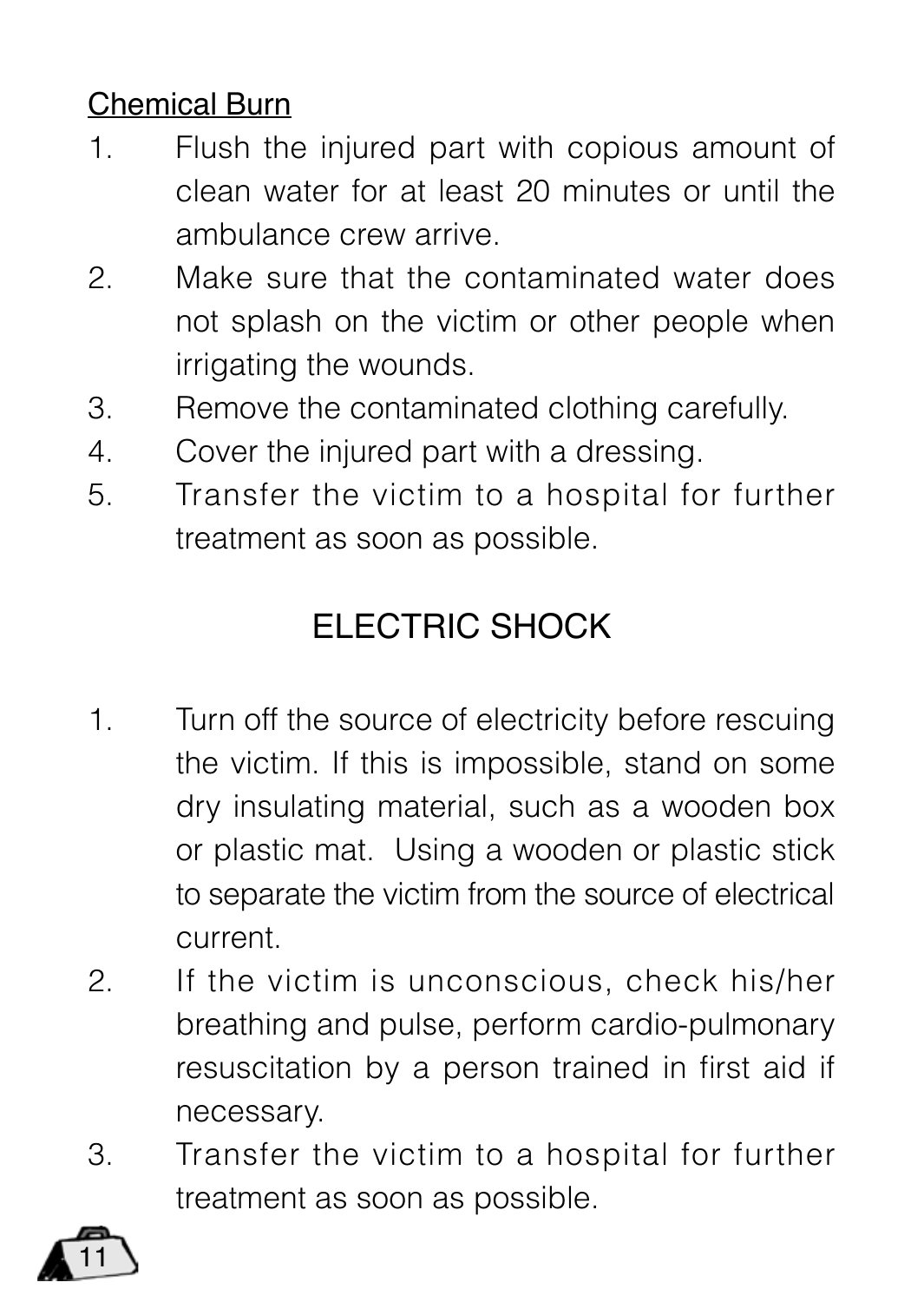| $\equiv$                  |                                                             |                                    |        | $\overline{\mathrm{h}}$ | 四        |                         |                        |                           | 化学品灼伤 |
|---------------------------|-------------------------------------------------------------|------------------------------------|--------|-------------------------|----------|-------------------------|------------------------|---------------------------|-------|
| 尽快送伤者往医院治理。<br>伤者施行心肺复苏法。 | 若伤者人事不省, 检查呼吸及脉搏。如有需要,<br>缘物上,用木或胶棒把伤者与电流分开。<br>应由曾受急救训练的人为 | 在抢救伤者前, 应立即切断电源。如无法切断电源,可站在木盒或胶垫等绝 | 触<br>电 | 尽快送伤者往医院诊治<br>$\circ$   | 用敷料覆盖伤处。 | 小心除去沾有化学品的衣物<br>$\circ$ | 冲洗时不要让化学品污水及水花溅及伤者或旁人。 | 用大量清水冲洗伤处最少二十分钟或直至救护人员到场。 |       |

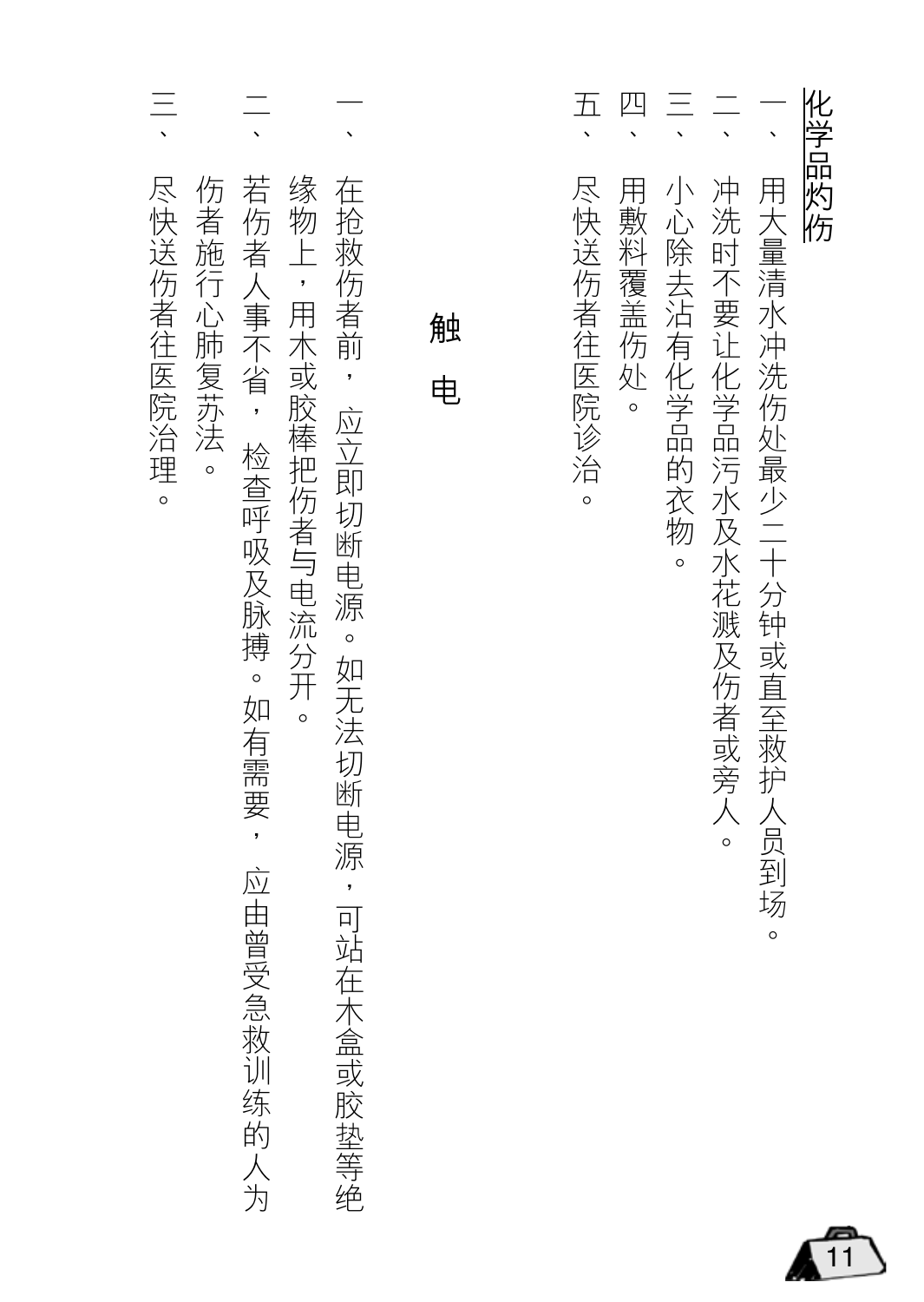# 氣體或煙燻中毒 体 或 烟 熏 中 毒

- 一、評価は、保全情況下,在安全情況下,才可進入現場場,在安全情況下,才可進入現場。 评估现场环境, 在安全情况下,才可进入现场。
- $\frac{1}{\sqrt{2}}$ 一、開發的是一個的場合,但是在2007年2月24日,在2008年2月24日,10月24日,10月24日,10月24日,10月24日,10月24日,10月24日,1 开启窗户或将伤者移往空气流通及安全的地方。
- $\frac{1}{\sqrt{2}}$ 一、「老修者ノ事不省,這多说算丿了(ノ事不信︶1~久理ブ法。 若伤者人事不省, 请参阅第八页(人事不省)之处理方法  $\circ$
- 四、 四、儘快送傷者往醫院治理。 尽快送伤者往医院治理。

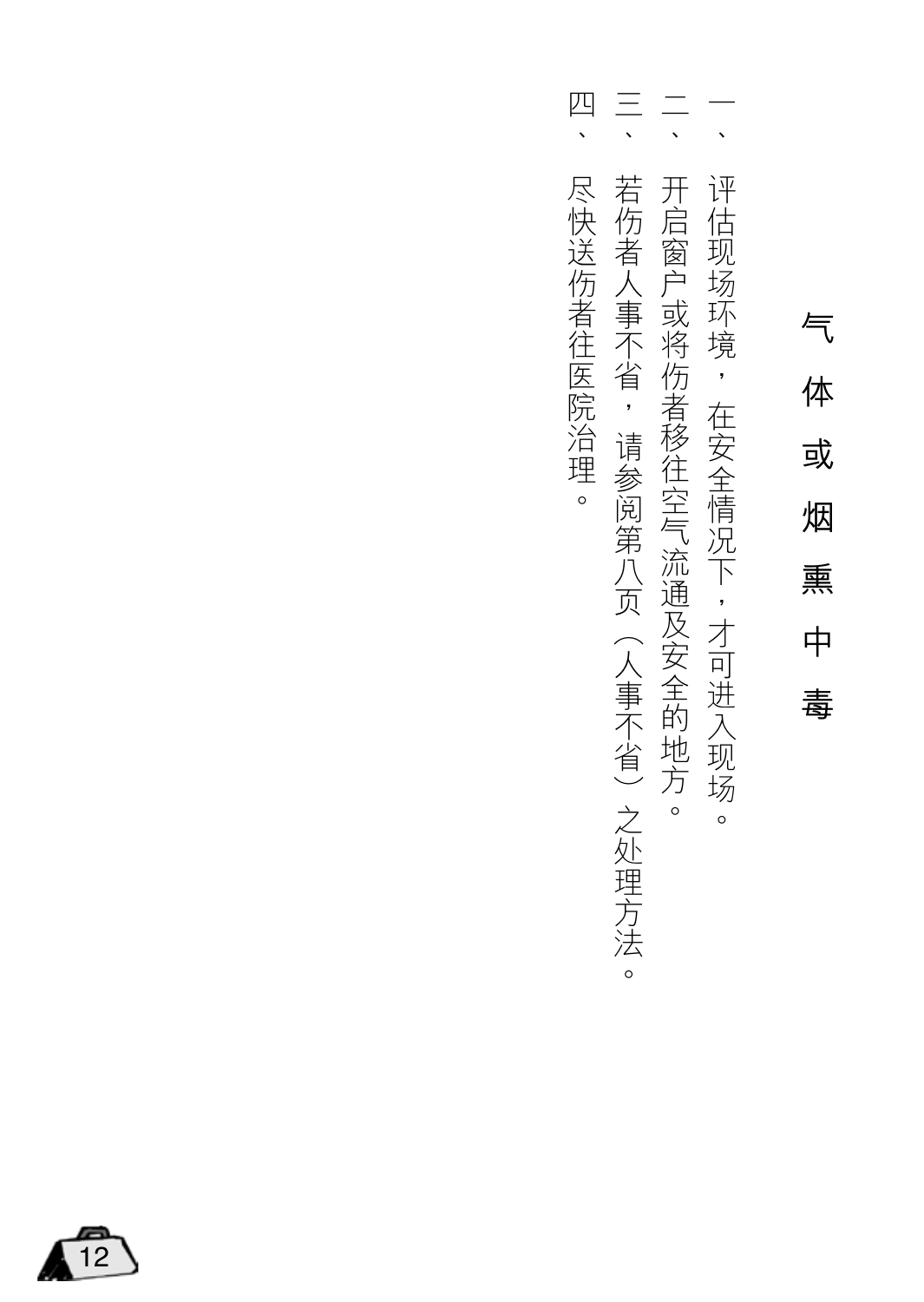# POISONING BY GASES OR FUMES

- 1. Assess the surrounding environment. Ensure safety before entering the scene.
- 2. Open the windows or move the victim to a well ventilated and safe place.
- 3. If the victim is unconscious, please refer to treatment for "Unconsciousness" on page 8.
- 4. Transfer the victim to a hospital for further treatment as soon as possible.

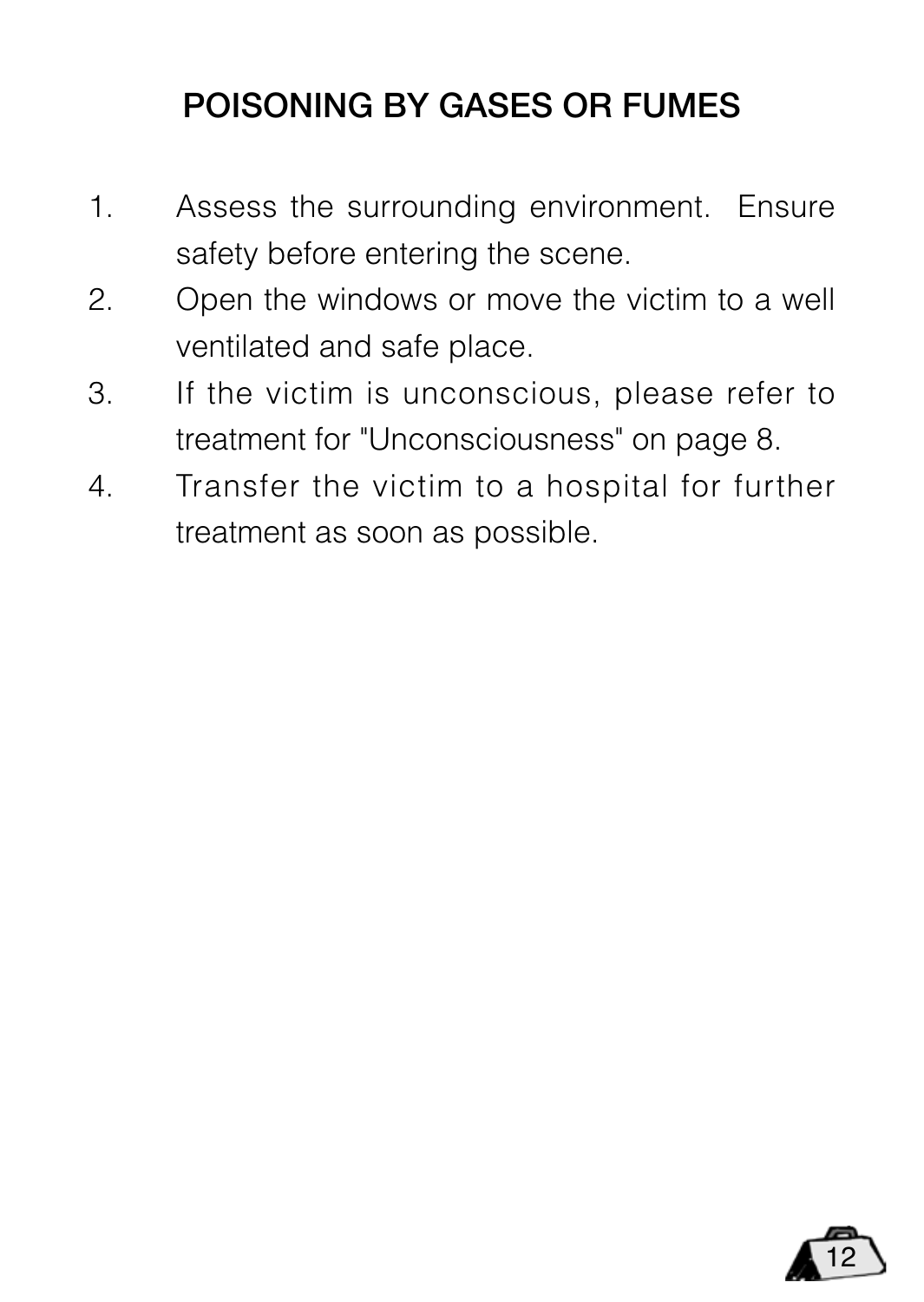## **Appendix 1**

Items required for each first aid box / cupboard in a Notifiable Workplace

|                                     |                                                                                                                                       | Quantities                          |                                        |               |  |  |  |  |
|-------------------------------------|---------------------------------------------------------------------------------------------------------------------------------------|-------------------------------------|----------------------------------------|---------------|--|--|--|--|
|                                     | Requirements                                                                                                                          | No. of<br>employees<br>less than 10 | No. of<br>employees<br>between 10 & 49 |               |  |  |  |  |
| This booklet / copy of this booklet |                                                                                                                                       |                                     |                                        |               |  |  |  |  |
| Sterile<br>unmedicated              | Small size for<br>injured fingers                                                                                                     | 6                                   | 12                                     | 24            |  |  |  |  |
| dressings<br>e.g. gauze             | medium size for<br>injured hands or feet                                                                                              | 3                                   | 6                                      | 12            |  |  |  |  |
|                                     | Adhesive wound dressings of assorted sizes                                                                                            | 12                                  | 24                                     | 36            |  |  |  |  |
|                                     | Triangular bandages of unbleached calico<br>with the longest side not less than 1.3m &<br>each of the other sides not less than 900mm | $\mathfrak{p}$                      | $\overline{4}$                         | 8             |  |  |  |  |
| x 25mm (W)                          | Rolls of adhesive plaster (Zinc oxide) 4.5m (L)                                                                                       |                                     |                                        | $\mathcal{P}$ |  |  |  |  |
|                                     | Packets of absorbent cotton wool each of 30g                                                                                          | 3                                   | 6                                      |               |  |  |  |  |
| Pressure bandage                    |                                                                                                                                       |                                     |                                        |               |  |  |  |  |
| Safety pins                         |                                                                                                                                       | A sufficient supply                 |                                        |               |  |  |  |  |

Remark: One first aid box or cupboard for each 100 employees, or part of that number.

#### Commissioner for Labour may by notice in writing require the person responsible for a workplace to keep the following items

| Requirements                                          | Quantities          |  |  |  |
|-------------------------------------------------------|---------------------|--|--|--|
| Waterproof adhesive wound dressings of assorted sizes | a sufficient supply |  |  |  |
| Waterproof adhesive plaster                           | a sufficient supply |  |  |  |
| Eye Baths                                             | a sufficient supply |  |  |  |
| Stretcher                                             | One set             |  |  |  |

Reference: 1. Factories and Industrial Undertakings (First Aid in Notifiable Workplaces) Regulations (Chapter 59D)

2. Occupational Safety and Health Regulation (Chapter 509A)

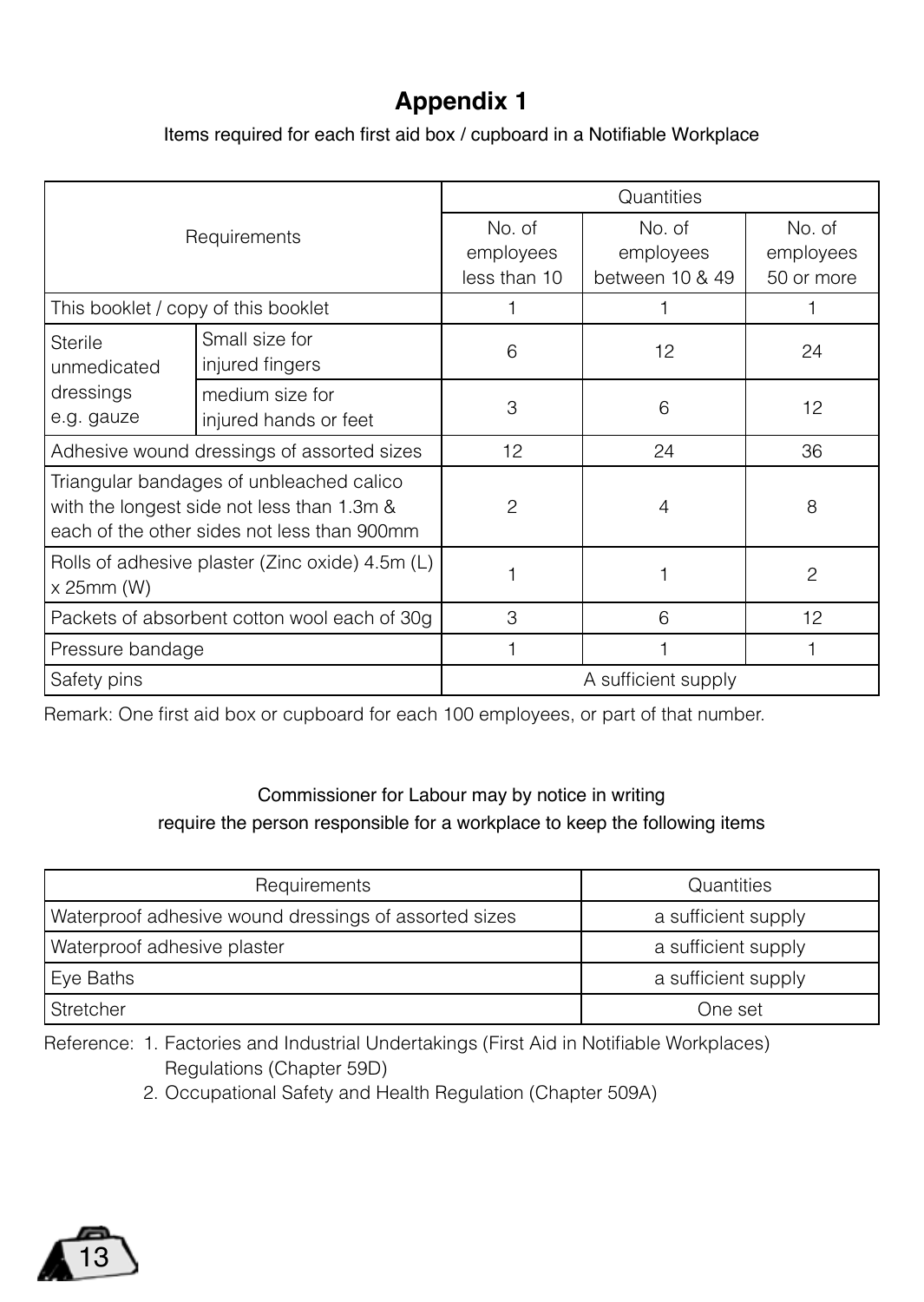#### **附錄一**

#### 在应呈报工场内每一急救箱或急救柜必备物品的比例表

|                                                 |                   |                | 数量              |                       |
|-------------------------------------------------|-------------------|----------------|-----------------|-----------------------|
| 所需用品                                            |                   | 雇用人数<br>少于10人  | 雇用人数<br>10人至49人 | 雇用人数<br>50人<br>或多干50人 |
| 此手册的正本 /<br>副本                                  |                   | 1              | 1               |                       |
| 消毒不含药敷料                                         | 细码(供护理<br>受伤手指用)  | 6              | 12              | 24                    |
| (例如纱布)                                          | 中码(供护理<br>受伤手或脚用) | 3              | 6               | 12                    |
| 各大小尺码不同的黏性伤口敷料                                  |                   | 12             | 24              | 36                    |
| 原色棉布三角绷带,其最长的一边<br>不短于1.3米,而其馀两边,每边<br>不短于900毫米 |                   | $\overline{c}$ | $\overline{4}$  | 8                     |
| 黏贴胶布(氧化锌),<br>最少4.5米 (长) x 25毫米 (阔)             |                   |                | 1               | $\mathfrak{p}$        |
| 30克包装的吸水脱脂棉                                     |                   | 3              | 6               | 12                    |
| <b>压力绷带</b>                                     |                   | 1              | 1               | 1                     |
| 安全扣针                                            |                   | 足量             |                 |                       |

注:每100名(不足100名亦作100名计算)雇员须有1个急救箱或急救柜

#### 劳工处处长可藉书面通知存放以下物品

| 所需用品             | 数量 |
|------------------|----|
| 各大小尺码不同的防水黏性伤口敷料 | 足量 |
| 防水黏贴胶布           | 足量 |
| 洗眼杯              | 足量 |
| 担架               | 一副 |

参考资料: 1. 工厂及工业经营 (应呈报工场的急救设备) 规例 (第59D章)

2. 职业安全及健康规例 (第509A章)

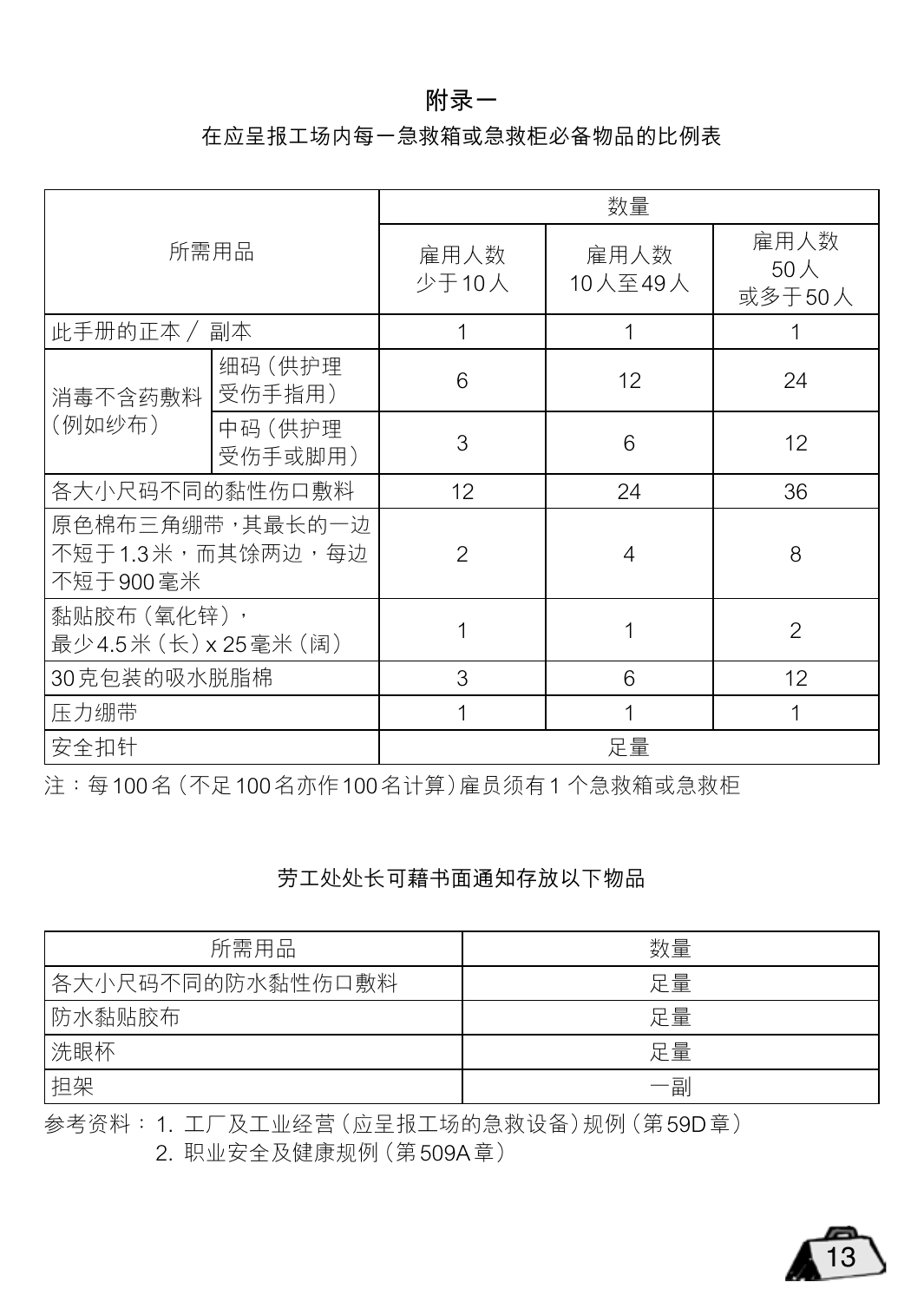#### **附錄二**

#### 在石礦場內每一急救箱或急救櫃必備物品的比例表

|                                                 |                    |                   | 数量             |
|-------------------------------------------------|--------------------|-------------------|----------------|
| 所需用品                                            |                    | 雇用人数<br>50人或少于50人 | 雇用人数<br>多干50人  |
| 此手册的正本 / 副本                                     |                    |                   |                |
| 细码 (供护理<br>受伤手指用)<br>消毒不含药敷料                    |                    | 12                | 24             |
| (例如纱布)                                          | 中码 (供护理<br>受伤手或脚用) | 6                 | 12             |
| 各大小尺码不同的黏性伤口敷料                                  |                    | $\overline{4}$    | 36             |
| 原色棉布三角绷带,其最长的一边不<br>短干1.3米,而其馀两边,每边不短干<br>900毫米 |                    | $\overline{4}$    | 8              |
| 黏贴胶布(氧化锌),<br>4.5米 (长) x 25毫米 (阔)               |                    |                   | $\mathfrak{D}$ |
| 30克包装的吸水脱脂棉                                     |                    | 6                 | 12             |
| 洗眼杯                                             |                    |                   | 1              |
| 压力绷带                                            |                    | 1                 | 1              |
| 安全扣针                                            |                    |                   | 足量             |

注:(i) 每100名(不足100名亦作100名计算)雇员须有1个急救箱或急救柜 (ii)每个石矿场内,须经常将一副担架放置在急救箱或急救柜旁边

#### 劳工处处长可藉书面通知存放以下物品

| 所需用品             | 数量 |
|------------------|----|
| 各大小尺码不同的防水黏性伤口敷料 | 足量 |
| 防水黏贴胶布           | 日量 |

參考資料:1. 石礦場(安全)規例(第59F章)

2. 职业安全及健康规例 (第509A章)

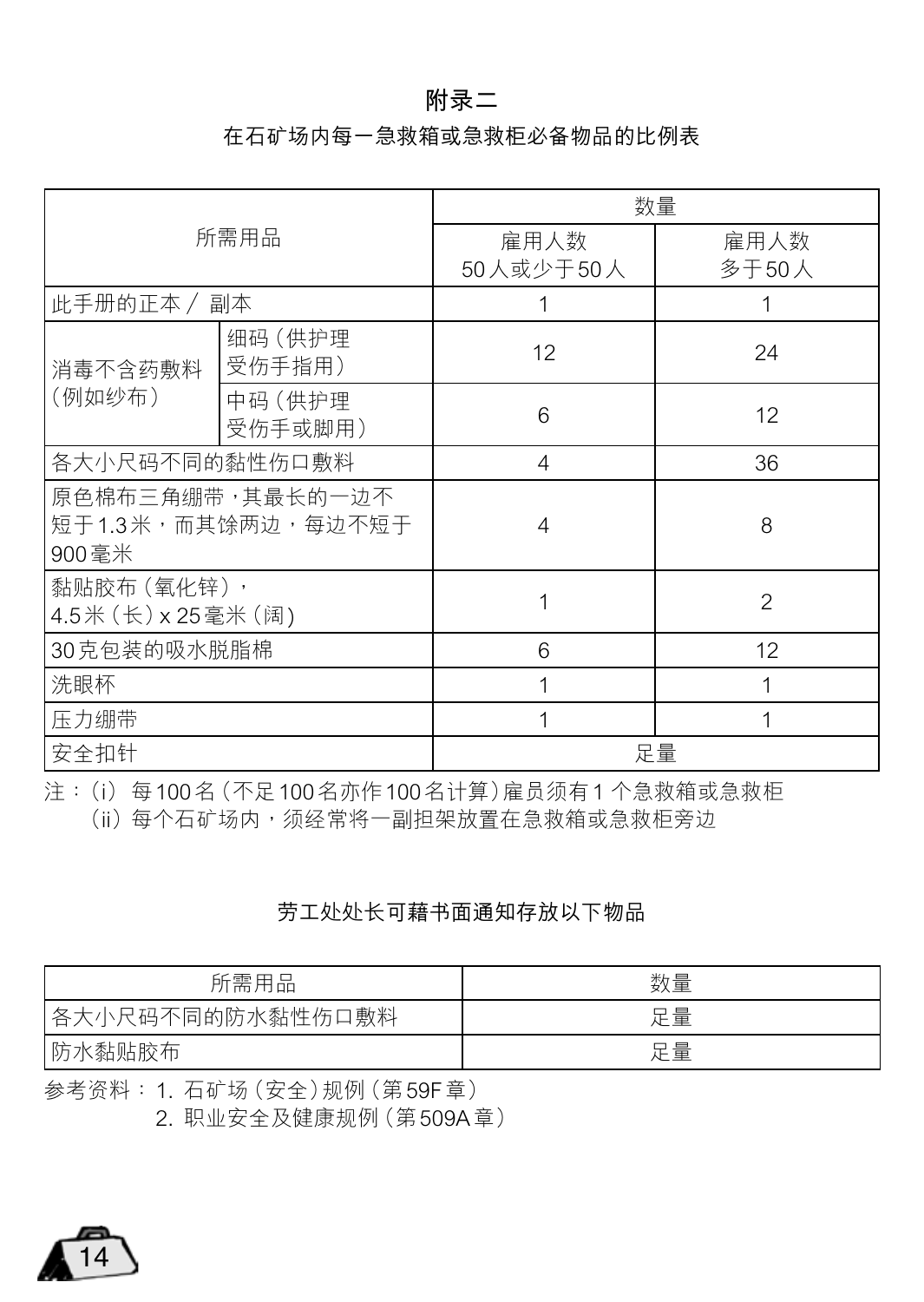## **Appendix 2**

#### Items required for each first aid box / cupboard in a Quarry

|                                                                                                                                       |                                          | Quantities                             |                               |
|---------------------------------------------------------------------------------------------------------------------------------------|------------------------------------------|----------------------------------------|-------------------------------|
| Requirements                                                                                                                          |                                          | No. of employees<br>does not exceed 50 | No. of employees<br>exceed 50 |
| This booklet / copy of this booklet                                                                                                   |                                          |                                        |                               |
| Sterile unmedicated                                                                                                                   | Small size for<br>injured fingers        | 12                                     | 24                            |
| dressings<br>e.g. gauze                                                                                                               | medium size for<br>injured hands or feet | 6                                      | 12                            |
| Adhesive wound dressings of assorted sizes                                                                                            |                                          | 4                                      | 36                            |
| Triangular bandages of unbleached calico<br>with the longest side not less than 1.3m &<br>each of the other sides not less than 900mm |                                          | $\overline{4}$                         | 8                             |
| Rolls of adhesive plaster (Zinc oxide)<br>4.5m (L) x 25mm (W)                                                                         |                                          |                                        | $\mathcal{P}$                 |
| Packets of absorbent cotton wool each of 30g                                                                                          |                                          | 6                                      | 12 <sup>2</sup>               |
| Eye bath                                                                                                                              |                                          |                                        |                               |
| Pressure bandage                                                                                                                      |                                          |                                        |                               |
| Safety pins                                                                                                                           |                                          | a sufficient supply                    |                               |

Remark: (i) One first aid box or cupboard for each 100 employees, or part of that number.

(ii) In every quarry a stretcher shall at all times be kept alongside the first aid box or cupboard.

## Commissioner for Labour may by notice in writing

#### require the person responsible for a workplace to keep the following items

| Requirements                                          | Quantities          |
|-------------------------------------------------------|---------------------|
| Waterproof adhesive wound dressings of assorted sizes | a sufficient supply |
| Waterproof adhesive plaster                           | a sufficient supply |

Reference: 1. Quarries (Safety) Regulations (Chapter 59F)

2. Occupational Safety and Health Regulation (Chapter 509A)

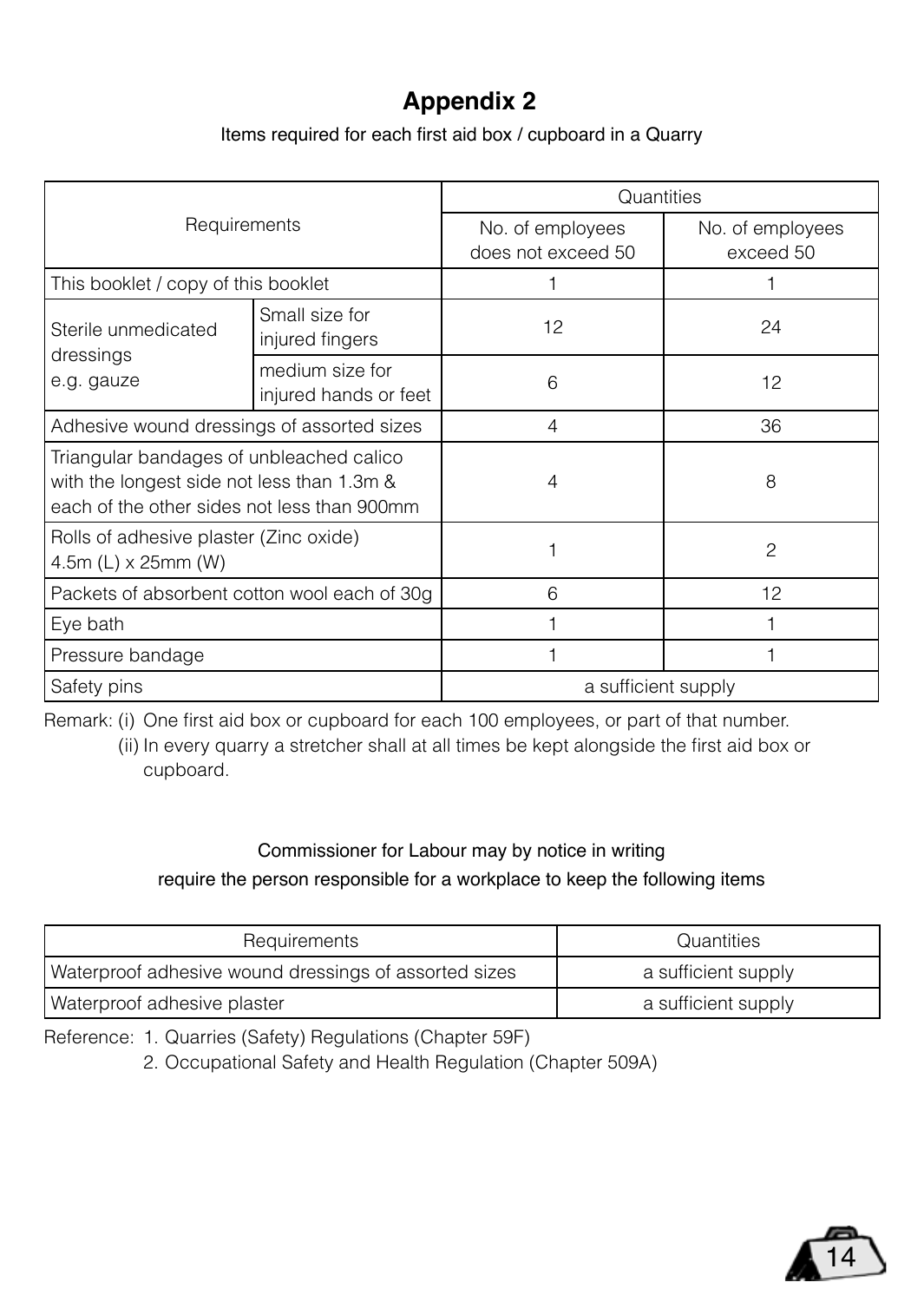## **Appendix 3**

Items required for each first aid box / cupboard in a Cargo and Container Handling

|                                                                                      |                                               |                                     | Quantities                             |                                   |
|--------------------------------------------------------------------------------------|-----------------------------------------------|-------------------------------------|----------------------------------------|-----------------------------------|
| Requirements                                                                         |                                               | No. of<br>employees<br>less than 10 | No. of<br>employees<br>between 10 & 49 | No. of<br>employees<br>50 or more |
| This booklet / copy of this booklet                                                  |                                               |                                     |                                        |                                   |
| Sterile unmedicated                                                                  | Small size for<br>injured fingers             | 6                                   | 12                                     | 24                                |
| dressings<br>e.g. gauze                                                              | medium size for<br>injured hands or feet      | 3                                   | 6                                      | 12                                |
| Adhesive wound dressings of assorted sizes                                           |                                               | 12                                  | 24                                     | 36                                |
| the longest side not less than 1.3m & each of<br>the other sides not less than 900mm | Triangular bandages of unbleached calico with | 2                                   | $\overline{4}$                         | 8                                 |
| Rolls of adhesive plaster (Zinc oxide)<br>4.5m (L) x 25mm (W)                        |                                               |                                     |                                        | $\overline{c}$                    |
| Packets of absorbent cotton wool each of 30g                                         |                                               | 3                                   | 6                                      | 12                                |
| Pressure bandage                                                                     |                                               | 1                                   |                                        |                                   |
| Safety pins                                                                          |                                               | a sufficient supply                 |                                        |                                   |

Remark: One first aid box or cupboard for each 100 employees, or part of that number.

#### Commissioner for Labour may by notice in writing require the person responsible for a workplace to keep the following items

| Requirements                                          | Quantities          |  |
|-------------------------------------------------------|---------------------|--|
| Waterproof adhesive wound dressings of assorted sizes | a sufficient supply |  |
| Waterproof adhesive plaster                           | a sufficient supply |  |
| Eye Baths                                             | a sufficient supply |  |
| Stretcher                                             | One set             |  |

Reference: 1. Factories and Industrial Undertakings (Cargo and Container Handling) Regulations (Chapter 59K)

2. Occupational Safety and Health Regulation (Chapter 509A)

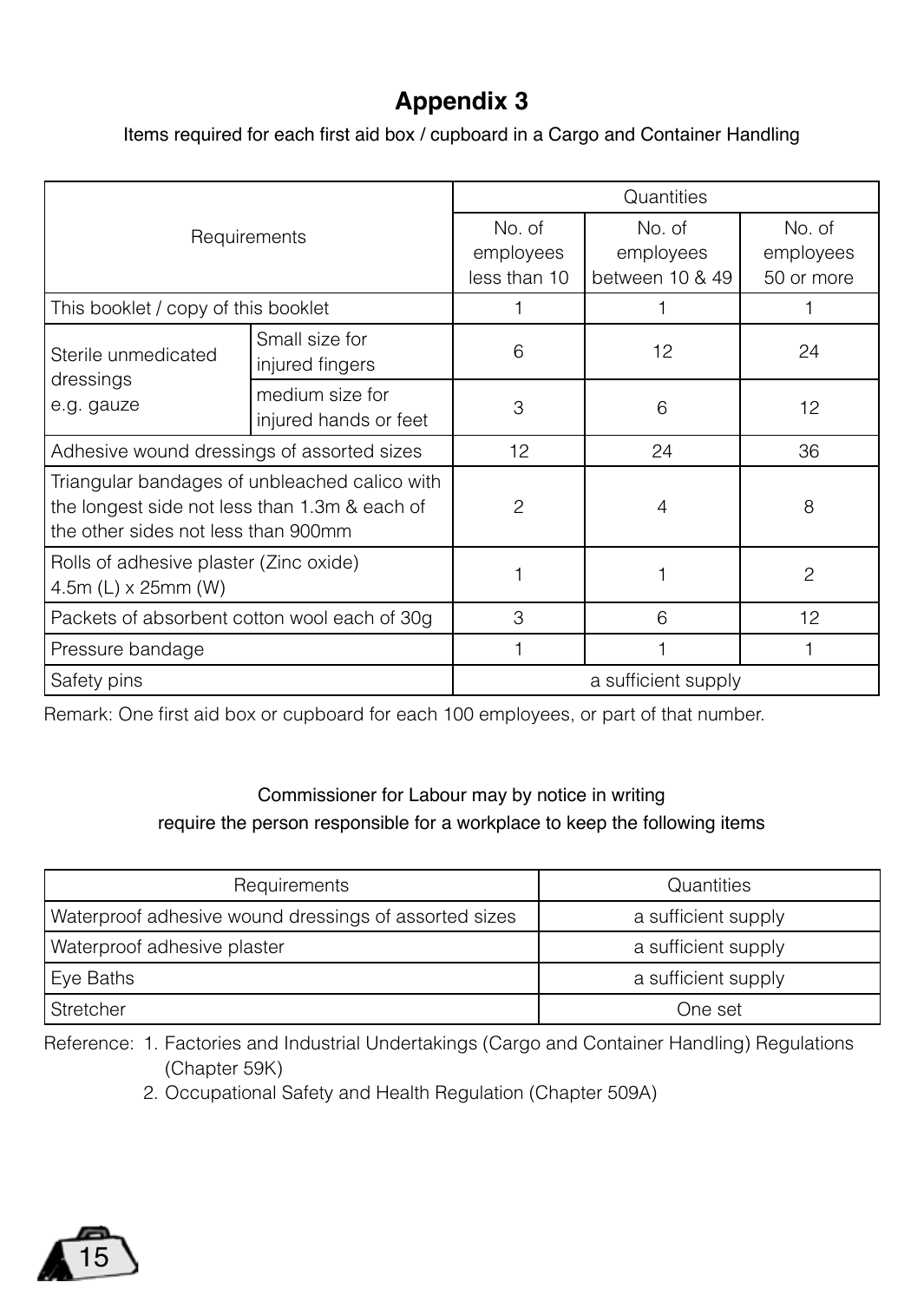#### **附錄三**

#### 在货物搬运及货柜处理作业内每一急救箱或急救柜必备物品的比例表

|                                                 |                    |                          | 数量              |                       |
|-------------------------------------------------|--------------------|--------------------------|-----------------|-----------------------|
| 所需用品                                            |                    | 雇用人数<br>少于10人            | 雇用人数<br>10人至49人 | 雇用人数<br>50人<br>或多干50人 |
| 此手册的正本 /                                        | 副本                 | 1                        | 1               |                       |
| 消毒不含药敷料                                         | 细码 (供护理<br>受伤手指用)  | 6                        | 12              | 24                    |
| (例如纱布)                                          | 中码 (供护理<br>受伤手或脚用) | 3                        | 6               | 12                    |
| 各大小尺码不同的黏性伤口敷料                                  |                    | 12                       | 24              | 36                    |
| 原色棉布三角绷带,其最长的一边<br>不短于1.3米,而其馀两边,每边<br>不短于900毫米 |                    | $\overline{\mathcal{L}}$ | $\overline{4}$  | 8                     |
| 黏贴胶布(氧化锌),<br>4.5米 (长) x 25毫米 (阔)               |                    |                          | 1               | $\overline{c}$        |
| 30克包装的吸水脱脂棉                                     |                    | 3                        | 6               | 12                    |
| 压力绷带                                            |                    | 1                        | 1               | 1                     |
| 安全扣针                                            |                    | 足量                       |                 |                       |

注:每100名(不足100名亦作100名计算)雇员须有1个急救箱或急救柜

#### 劳工处处长可藉书面通知存放以下物品

| 所需用品             | 数量 |
|------------------|----|
| 各大小尺码不同的防水黏性伤口敷料 | 足量 |
| 防水黏贴胶布           | 足量 |
| 洗眼杯              | 足量 |
| 担架               | 一副 |

参考资料: 1. 工厂及工业经营 (货物搬运及货柜处理作业)规例 (第59K章)

2. 职业安全及健康规例 (第509A章)

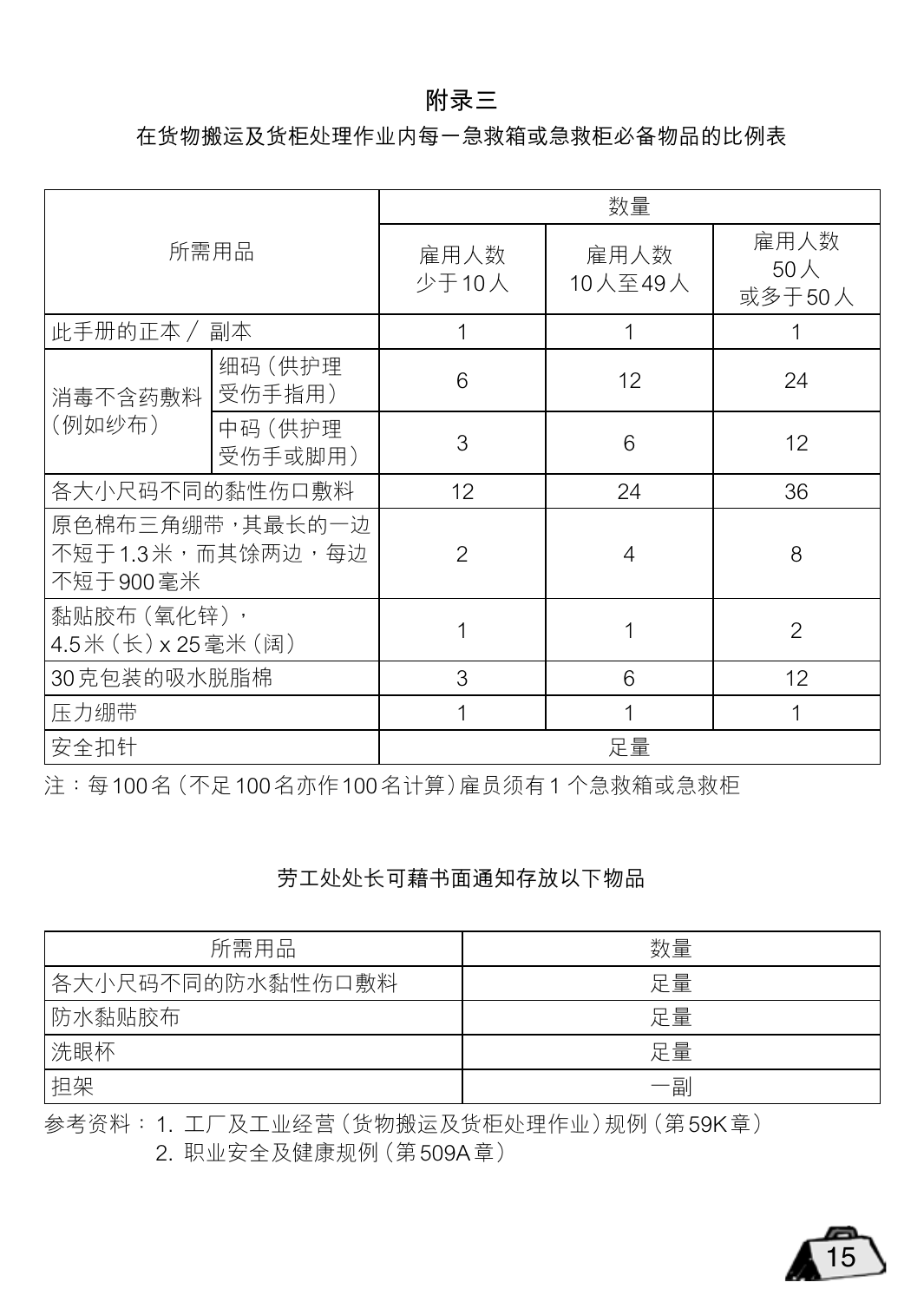#### **附錄四**

#### 在每一建筑地盘内的每一急救箱或急救柜必备物品的比例表

| 所需用品                                        |                       | 数量             |           |  |
|---------------------------------------------|-----------------------|----------------|-----------|--|
|                                             |                       | 雇用人数           | 雇用人数      |  |
|                                             |                       | 少于50人          | 50人或多于50人 |  |
| 此手册的正本 / 副本                                 |                       | 1              | 1         |  |
|                                             | 细码(供护理<br>受伤手指用)      | 12             | 12        |  |
| 消毒不含药敷料<br>(例如纱布)                           | 中码 (供护理<br>受伤手或脚用)    | 6              | 6         |  |
|                                             | 大码 (供护理身体<br>其他受伤部位用) | 6              | 6         |  |
| 各大小尺码不同的防水黏性伤口敷料                            |                       | 24             | 24        |  |
| 原色棉布三角绷带,其最长的一边不短于<br>1.3米,而其馀两边,每边不短于900毫米 |                       | $\overline{4}$ | 4         |  |
| 黏贴胶布(氧化锌),<br>至少4.5米 (长) x 25毫米 (阔)         |                       | 1              | 1         |  |
| 30克包装的吸水脱脂棉                                 |                       | 6              | 6         |  |
| 压力绷带                                        |                       | 1              | 1         |  |
| 安全扣针                                        |                       | 6              | 6         |  |
| 洗眼杯                                         |                       |                | 足量        |  |

注:(i) 每50名(不足50名亦作50名计算)雇员须有1个急救箱或急救柜

(ii)雇用50名或多干50名工人的建筑地盘的承建商须安排在建筑地盘设置一副 担架,及确保该担架放置在急救箱或急救柜旁边。

#### 劳工处处长可藉书面通知存放以下物品

| 所需用品                   | 数量 |
|------------------------|----|
| 长900毫米、阔60毫米及厚10毫米的木夹板 | 2块 |
| 长600毫米、阔60毫米及厚10毫米的木夹板 | 2块 |

參考資料: 1. 建築地盤(安全)規例(第59 I章)

2. 职业安全及健康规例 (第509A章)

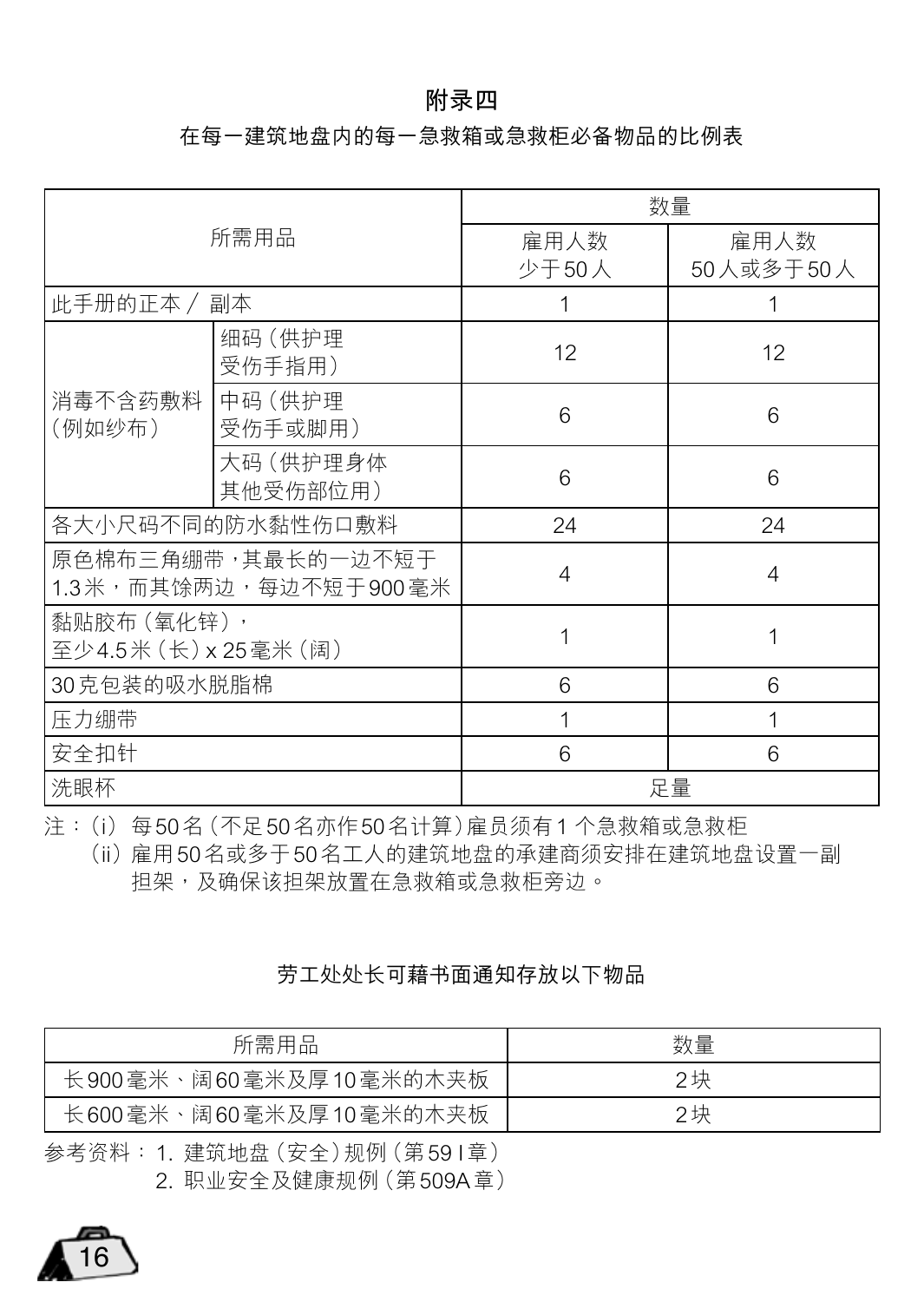### **Appendix 4**

Items required for each first aid box / cupboard in a construction site

| Requirements                                                                                                                          |                                                   | Quantities                       |                                |  |
|---------------------------------------------------------------------------------------------------------------------------------------|---------------------------------------------------|----------------------------------|--------------------------------|--|
|                                                                                                                                       |                                                   | No. of employees<br>less than 50 | No. of employees<br>50 or more |  |
| This booklet / copy of this booklet                                                                                                   |                                                   |                                  |                                |  |
| Sterile<br>unmedicated<br>dressings<br>e.g. gauze                                                                                     | Small size for injured fingers                    | 12                               | 12                             |  |
|                                                                                                                                       | medium size for<br>injured hands or feet          | 6                                | 6                              |  |
|                                                                                                                                       | large size for other injured<br>parts of the body | 6                                | 6                              |  |
| Waterproof adhesive wound dressings of<br>assorted sizes                                                                              |                                                   | 24                               | 24                             |  |
| Triangular bandages of unbleached calico with<br>the longest side not less than 1.3m & each of the<br>other sides not less than 900mm |                                                   | 4                                | 4                              |  |
| Rolls of adhesive plaster (Zinc oxide) at least<br>4.5m (L) x 25mm (W)                                                                |                                                   |                                  |                                |  |
| Packets of absorbent cotton wool each of 30g                                                                                          |                                                   | ĥ                                | ĥ                              |  |
| Pressure bandage                                                                                                                      |                                                   |                                  |                                |  |
| Safety pins                                                                                                                           |                                                   | ĥ                                | ĥ                              |  |
| Eye bath                                                                                                                              |                                                   | a sufficient supply              |                                |  |

Remark: (i) One first aid box or cupboard for each 50 employees, or part of that number.

(ii) The contractor responsible for a construction site at which 50 or more workmen are employed shall cause a stretcher to be provided at the site; and ensure that it is kept alongside the first aid box or cupboard.

#### Commissioner for Labour may by notice in writing

require the person responsible for a workplace to keep the following items

| Requirements                                                  | Quantities |
|---------------------------------------------------------------|------------|
| wooden splints measuring 900 mm long, 60 mm wide & 10 mm deep | 2 pieces   |
| wooden splints measuring 600 mm long, 60 mm wide & 10 mm deep | 2 pieces   |

Reference: 1. Construction Sites (Safety) Regulations (Chapter 509I)

2. Occupational Safety and Health Regulation (Chapter 509A)

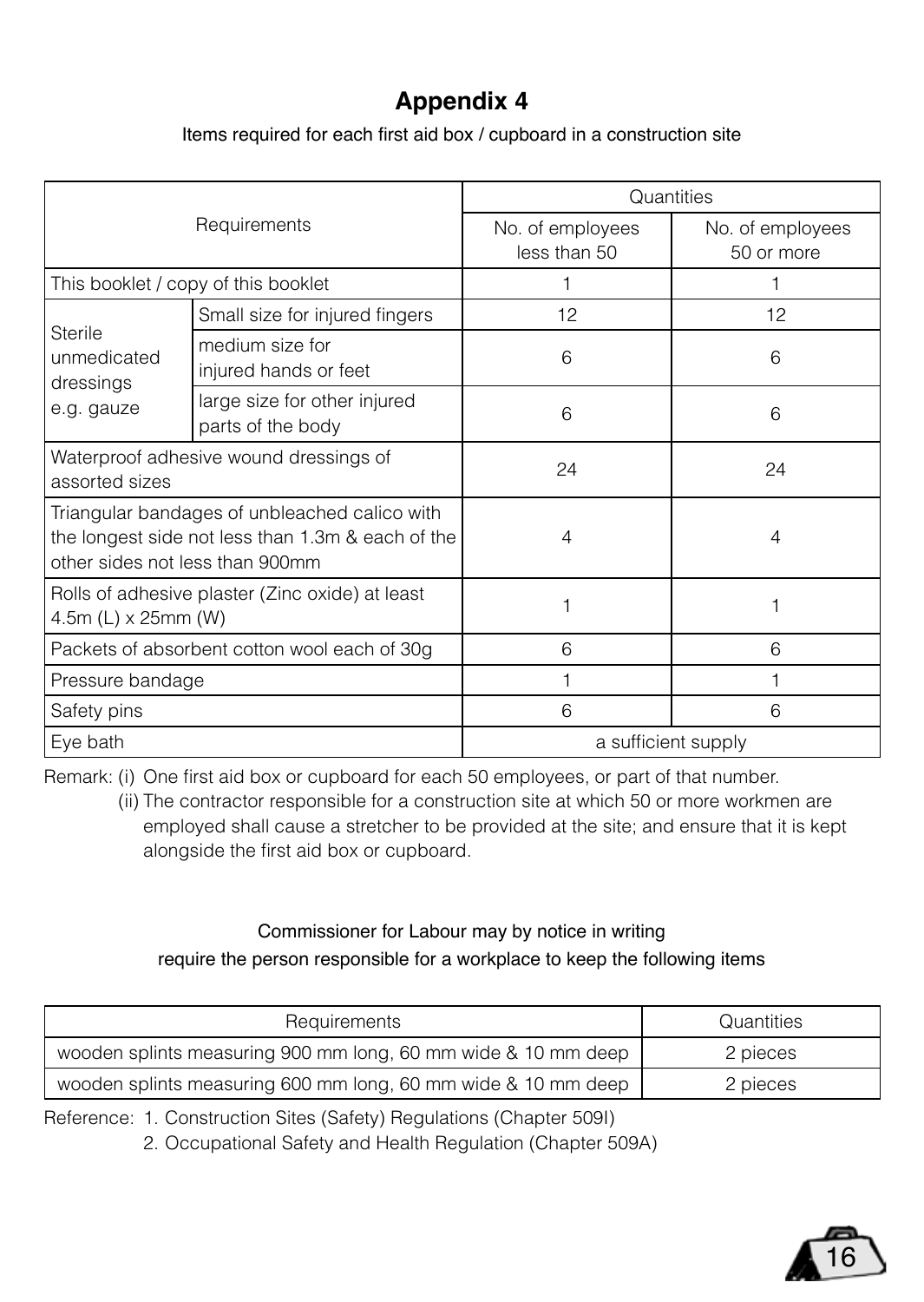## **Appendix 5**

Items required for each first aid box / cupboard in all other workplaces (except Appendix 1, 2, 3, 4)

| Requirements                                                                                                                          |                                                    | Quantities                          |                                        |                                   |
|---------------------------------------------------------------------------------------------------------------------------------------|----------------------------------------------------|-------------------------------------|----------------------------------------|-----------------------------------|
|                                                                                                                                       |                                                    | No. of<br>employees<br>less than 10 | No. of<br>employees<br>between 10 & 49 | No. of<br>employees<br>50 or more |
| This booklet / copy of this booklet                                                                                                   |                                                    |                                     |                                        |                                   |
| Sterile<br>unmedicated  <br>dressings<br>e.g. gauze                                                                                   | Small size for<br>injured fingers                  |                                     | 6                                      | 12                                |
|                                                                                                                                       | medium size for<br>injured hands or feet           |                                     | 3                                      | 6                                 |
| Adhesive wound dressings of assorted sizes                                                                                            |                                                    | 3                                   | 12                                     | 24                                |
| Triangular bandages of unbleached calico with<br>the longest side not less than 1.3m & each of<br>the other sides not less than 900mm |                                                    |                                     | $\mathfrak{p}$                         | $\overline{4}$                    |
| Rolls of<br>adhesive<br>plaster<br>(Zinc oxide)                                                                                       | approximately 25mm (W) and<br>at least 2m (L)      |                                     |                                        |                                   |
|                                                                                                                                       | approximately 25mm (W) and<br>at least $4.5$ m (L) |                                     |                                        |                                   |
| Packets of absorbent cotton wool each of 30g                                                                                          |                                                    |                                     | 3                                      | 6                                 |
| Pressure bandage                                                                                                                      |                                                    |                                     |                                        |                                   |
| Safety pins                                                                                                                           |                                                    | a sufficient supply                 |                                        |                                   |

Remark: One first aid box or cupboard for each 100 employees, or part of that number.

#### Commissioner for Labour may by notice in writing require the person responsible for a workplace to keep the following items

| Requirements                        | Quantities           |  |
|-------------------------------------|----------------------|--|
| Waterproof adhesive wound dressings | a specified quantity |  |
| Waterproof adhesive plaster         | a specified quantity |  |
| Eye Baths                           | a specified quantity |  |

Reference: Occupational Safety and Health Regulation (Chapter 509A)

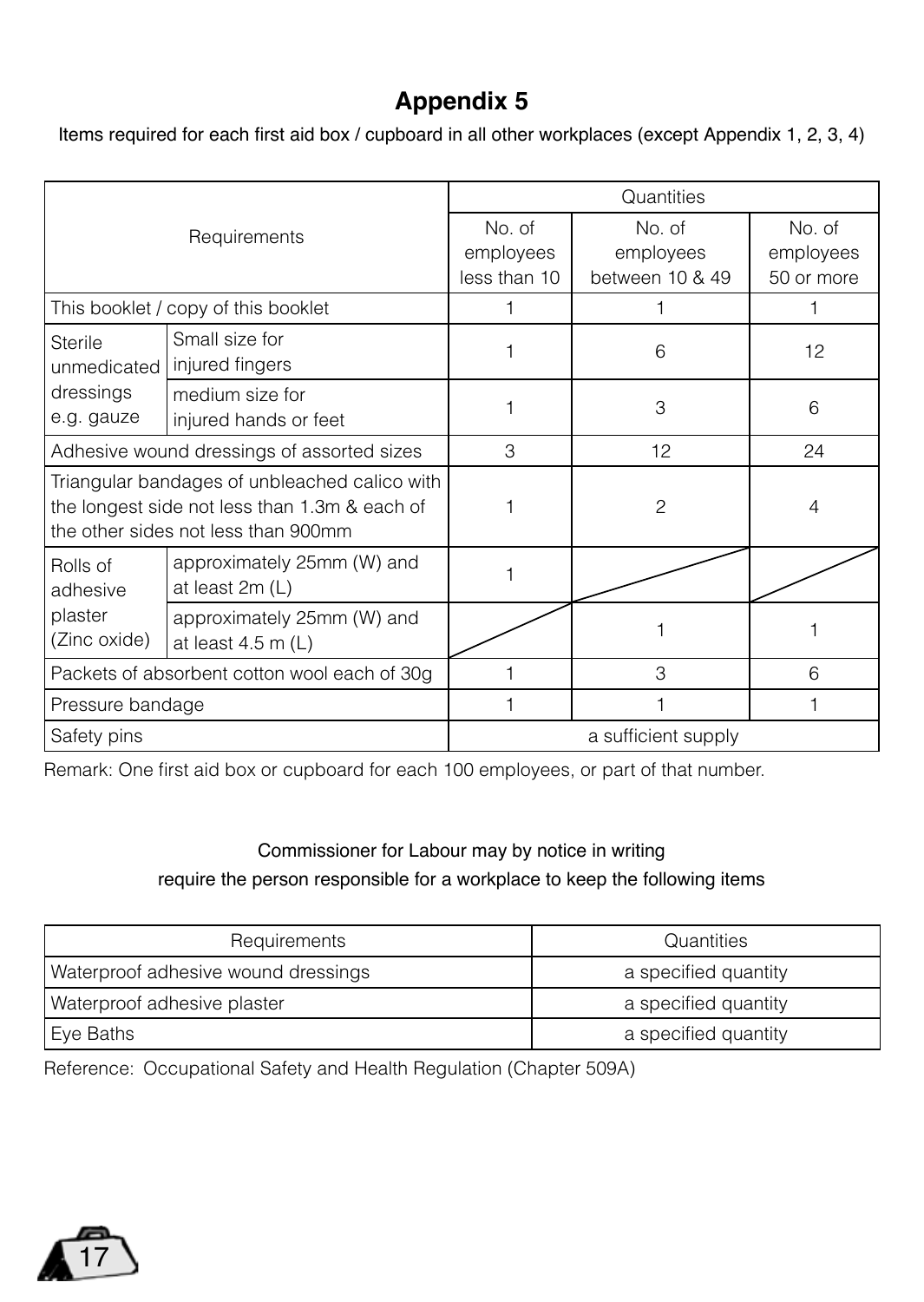#### **附錄五**

在所有其他工作地點 ( 除附錄一、二、三、四 ) 內每一急救箱或急救櫃必備物品的比例表

| 所需用品                                              |                           | 数量            |                 |                       |
|---------------------------------------------------|---------------------------|---------------|-----------------|-----------------------|
|                                                   |                           | 雇用人数<br>少于10人 | 雇用人数<br>10人至49人 | 雇用人数<br>50人<br>或多于50人 |
| 此手册的正本 / 副本                                       |                           | 1             | 1               |                       |
| 消毒不含药敷料<br>(例如纱布)                                 | 细码 (供护理<br>受伤手指用)         | 1             | 6               | 12                    |
|                                                   | 中码 (供护理<br>受伤手或脚用)        |               | 3               | 6                     |
| 各大小尺码不同的黏性伤口敷料                                    |                           | 3             | 12              | 24                    |
| 原色棉布三角绷带,其最长的一边不<br>短于 1.3 米,而其馀两边,每边不短<br>干900毫米 |                           |               | $\overline{c}$  | $\overline{4}$        |
| 黏贴胶布                                              | 大约25mm (阔)<br>和最少2m (长)   | 1             |                 |                       |
| (氧化锌)                                             | 大约25mm (阔)<br>和最少4.5m (长) |               |                 |                       |
| 30克包装的吸水脱脂棉                                       |                           |               | 3               | 6                     |
| 压力绷带                                              |                           |               | 1               | 1                     |
| 安全扣针                                              |                           | 足量            |                 |                       |

注:每100名(不足100名亦作100名计算)雇员须有1个急救箱或急救柜

#### 劳工处处长可藉书面通知存放以下物品

| 所需用品     | 数量   |
|----------|------|
| 防水黏性伤口敷料 | 指明数量 |
| 防水黏贴胶布   | 指明数量 |
| 洗眼杯      | 指明数量 |

参考资料:职业安全及健康规例 (第509 A章)